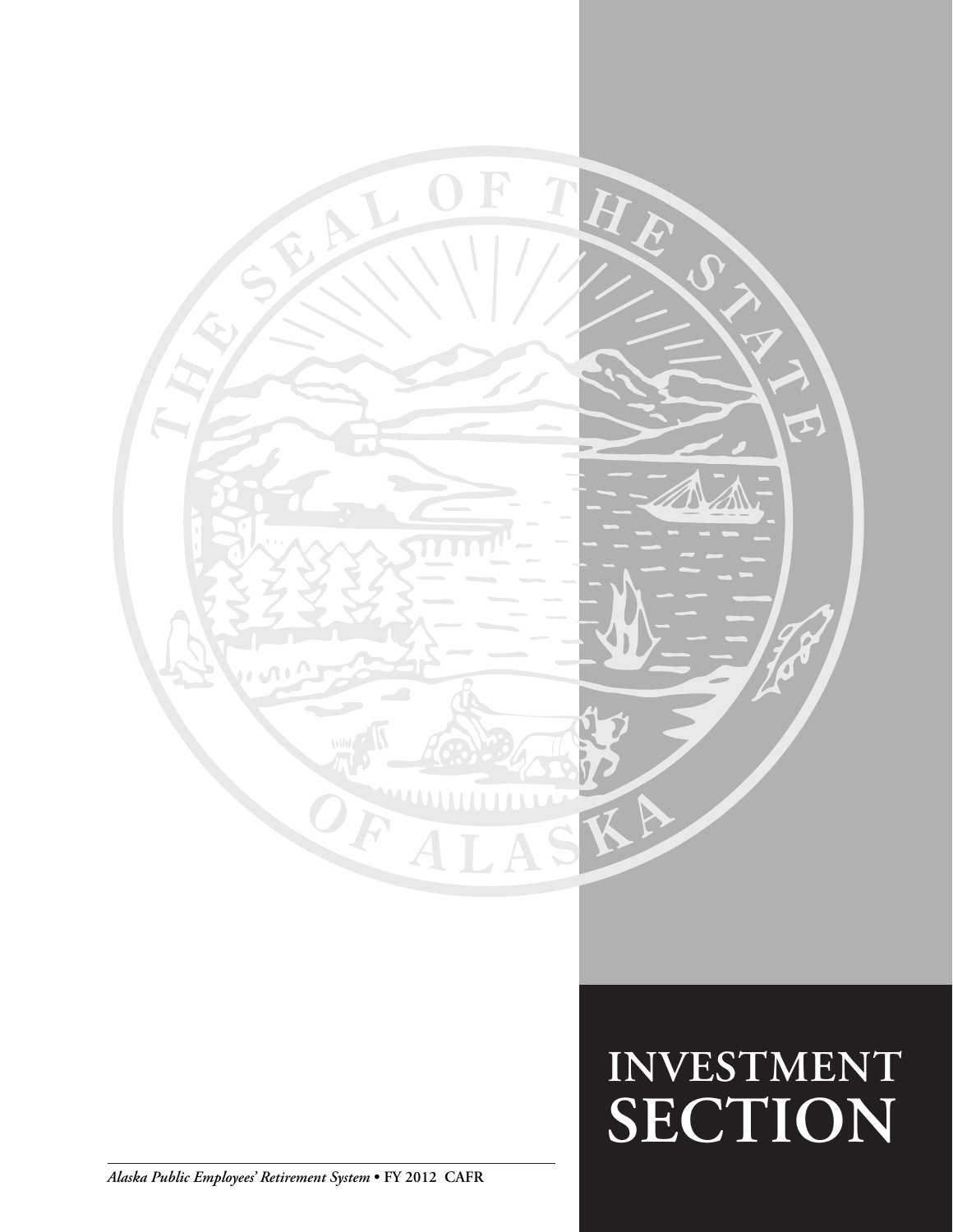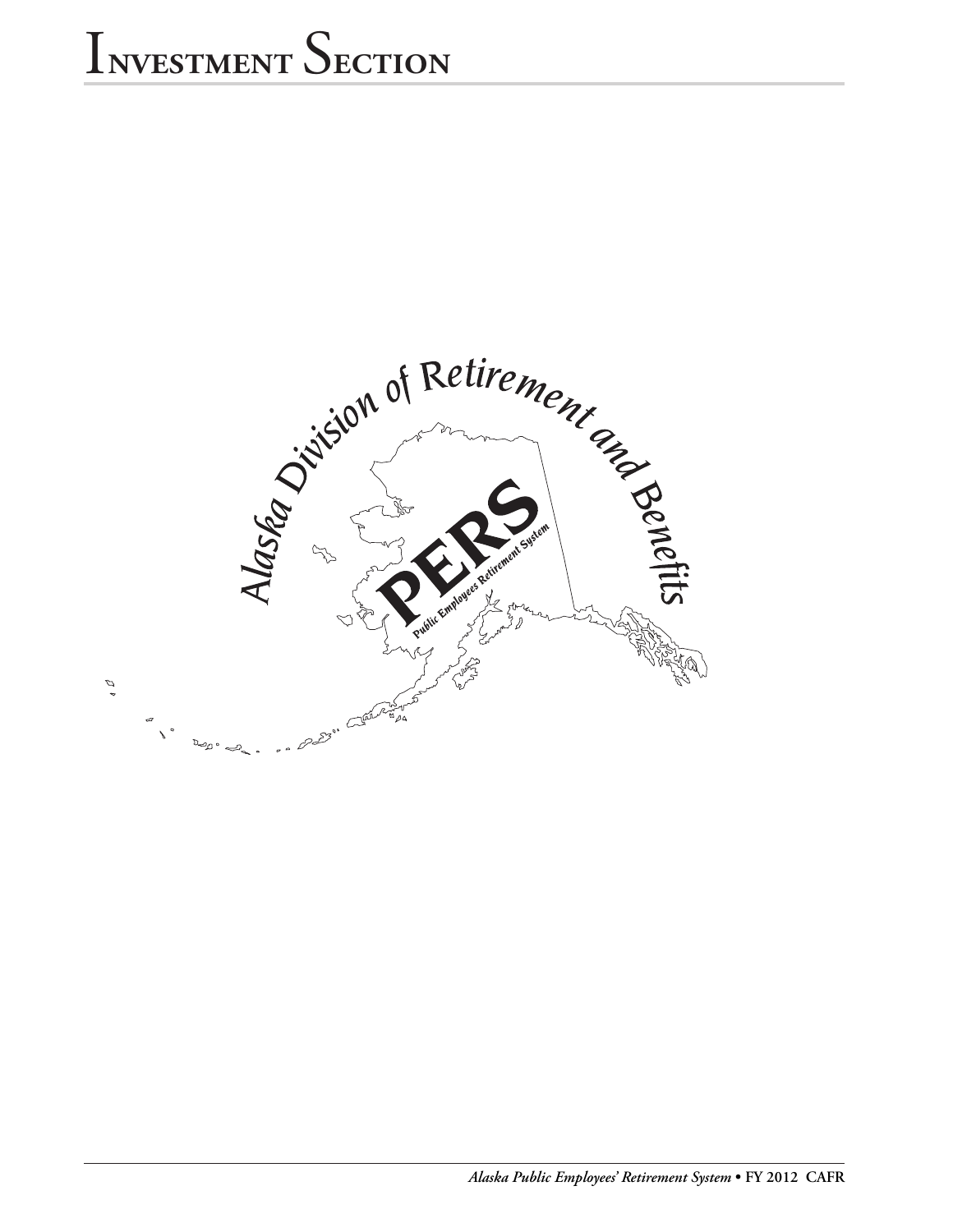# Callan

Callan Associates Inc 1660 Wynkoop Street Suite 950 Denver, CO 80202

Main 303.861.1900 303.832.8230

www.callan.com

August 31, 2012

Alaska Retirement Management Board State of Alaska, Department of Revenue Treasury Division 333 Willoughby Avenue, 11th Floor Juneau, AK 99801

Dear Board Members:

This letter reviews the investment performance of the Alaska Retirement Management Board (ARMB) for the fiscal year ended June 30, 2012.

Callan Associates Inc. (Callan) independently calculates time-weighted performance statistics based on underlying custodial data provided by the Board's custodian, State Street Bank and Trust Company. The performance calculations were made using a time-weighted return methodology based upon market values. ARMB's real estate consultant, the Townsend Group, calculates returns for the real estate segment of the portfolio. Callan incorporates that data into the total plan returns. Callan serves as ARMB's independent general investment consultant and evaluates the ARMB's performance in relation to market benchmarks, appropriate manager peer groups and other public pension systems. The performance calculations were made using methodology similar to Global Investment Performance standards.

ARMB's primary investment objective is to prudently and expertly invest assets, in accordance with governing law and industry practices, in a manner that will help ensure assets under supervision are sufficient to pay promised benefits to its members and their beneficiaries. In pursuit of this objective, the ARMB periodically evaluates liabilities, expected contributions, and potential earnings. This analysis is used to consider a wide range of potentially viable investment strategies. The Board selects a strategic investment policy that balances long-term growth potential and acceptable risk. A policy benchmark is constructed that mirrors the Board's strategic asset allocation policy. This policy benchmark is a custom index comprised of equity, fixed income, real estate and other market indices weighted in the same proportions as ARMB's investment policy.

Fiscal year 2012 was a mixed period for major investment categories. The Russell 3000 Index, a measure of the broad U.S. equity market, gained a modest 3.84% for the fiscal year. International stocks, as measured by the MSCI-ACWI ex-U.S. Index, fell 14.15%. A broad measure of the total global equity market (MSCI All Country World Index) declined 5.96%. In fiscal year 2012, the Barclays Capital Aggregate Bond Index, a widely used gauge of the investment grade domestic bond market, achieved an overall return of 7.47%. Absolute Return Strategies such as hedge fund-of-funds posted slightly negative returns during the fiscal year. For example, the Callan Absolute Return Hedge Fund-of-Funds Style median return had a negative return (net-of-fees) of 1.06%. Private real estate investments continued to advance but at a slower rate than in fiscal 2011. The NCREIF Property Index posted a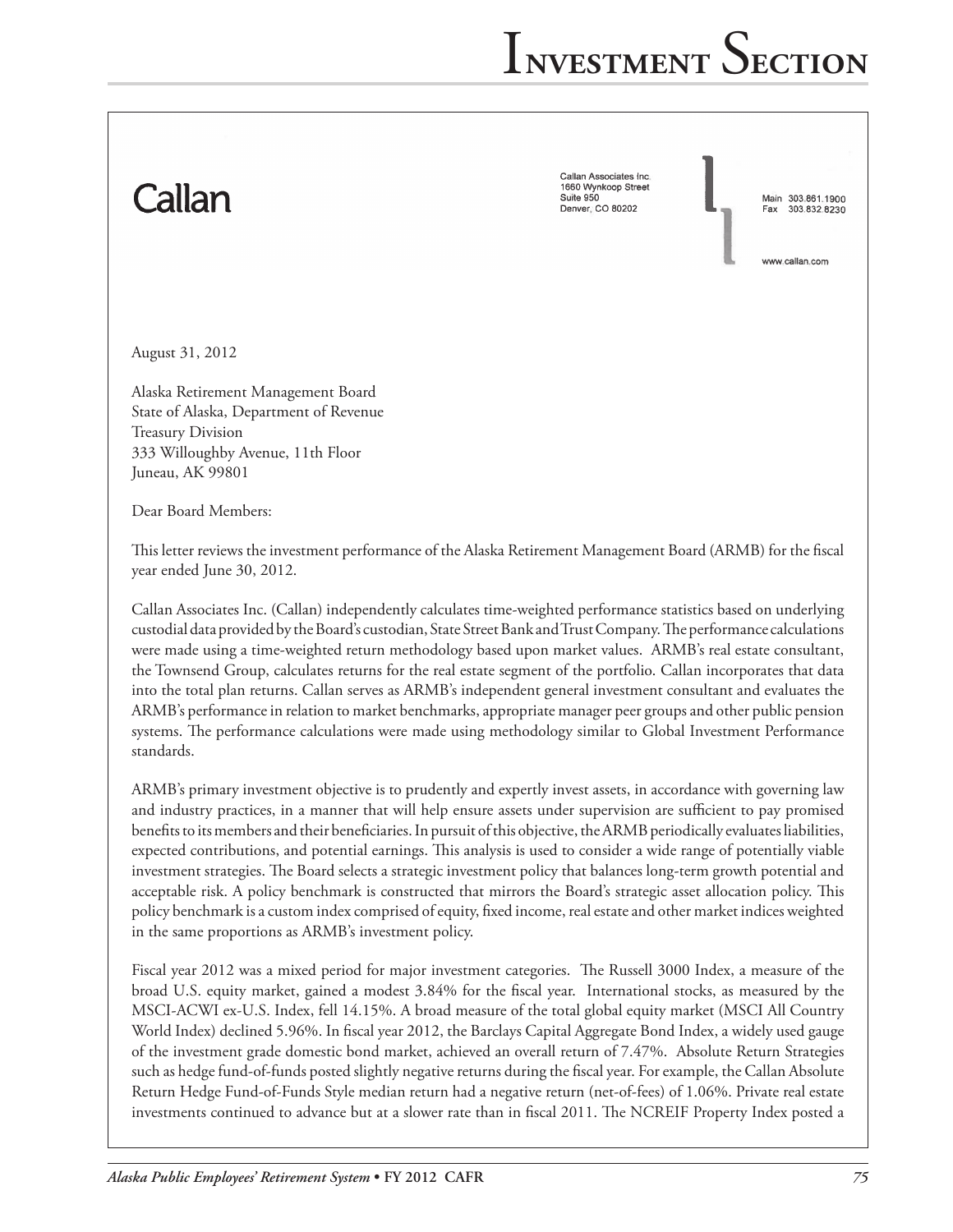very attractive 12.04% return for the fiscal 2012. Publicly traded real estate, as measured by the NAREIT Index, increased 12.48%.

For the fiscal year, the Public Employees Retirement System (PERS) had a slightly positive time-weighted total return of 0.46% and the Teachers Retirement System (TRS) had a time-weighted total return of 0.51%. Both Systems slightly trailed their strategic policy benchmark target return of 1.02% and the 1.16% median return for Callan's Public Fund database. Over longer-term periods, PERS and TRS have closely tracked their target index returns. For example, PERS' 3-year annualized return was 10.68% while TRS's return was slightly higher at 10.82%. These returns were close to but slightly below their target of 10.93%. Over the longest period for which Callan has detailed data (20 ¾ years), PERS and TRS have achieved annualized total returns of 7.36% and 7.41%, respectively, while the policy benchmark return for the same span was 7.40%.

Despite the low returns across most asset categories, differences in performance within asset categories were significant. For example, Treasury bonds (as measured by the Barclays Intermediate Treasury Index) had a positive return of 5.40% while the Barclay Government Long Index had a huge 31.42% total return. Non-U.S. Government Bonds, as measured by the Non-U.S. World Gov't Bond Index, returned 0.44%. Similarly the spread in equity returns was wide. Small cap stocks, as measured by the Russell 2000 Stock Index declined 2.08% while the S&P 500 enjoyed a total return of 5.45%.

In terms of absolute returns, results for ARMB's various asset groupings were:

Real Assets 10.36% Private Equity 9.44% Fixed Income 4.91% Domestic stocks 1.81% Absolute Return -1.28% \* (adjusted to reflect Fiscal Year period) Int'l Stocks -13.67%

Both systems are well diversified and currently have asset allocation policies that, in our opinion, are consistent with achievement of a long-term "real" return of 4.5% or better. The current low level of interest rates combined with slow economic growth and uncertainty in the lengthy global deleveraging process, in our opinion, contribute to investor uncertainty that was apparent throughout the fiscal year.

In summary, fiscal 2012 was a volatile year for most major asset categories but one where there were only small returns for balanced investment portfolios.

Sincerely,

Michalf Henry

Michael J. O'Leary, CFA Executive Vice President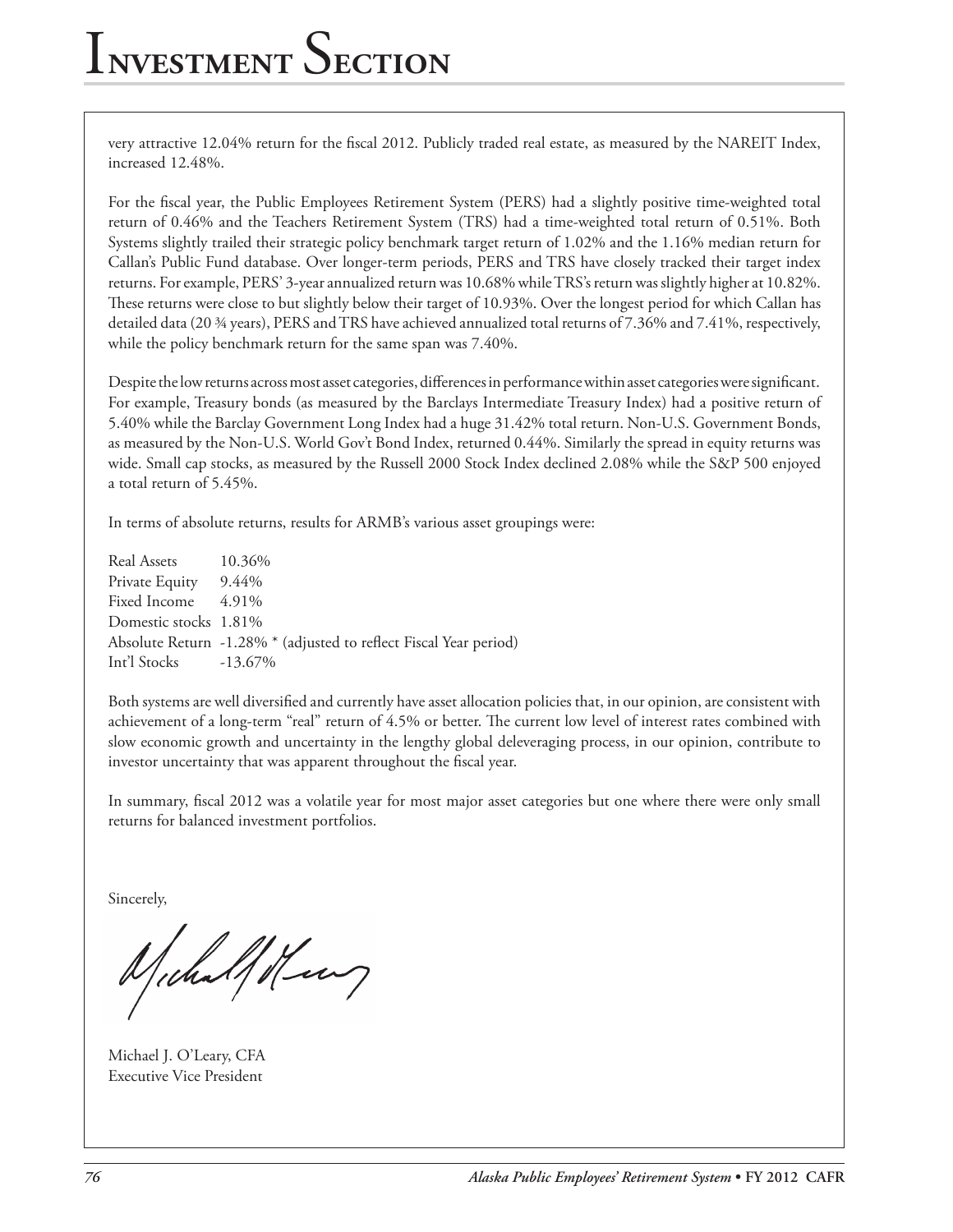| <b>Department of Revenue</b><br><b>Treasury Division</b><br>Staff |                                                                 |                                                      |                                                  |  |
|-------------------------------------------------------------------|-----------------------------------------------------------------|------------------------------------------------------|--------------------------------------------------|--|
| Commissioner<br>Bryan Butcher                                     | <b>Chief Investment Officer</b><br>Gary Bader                   | <b>Investment Officers</b><br>Bob G. Mitchell        | Casey Colton                                     |  |
| <b>Deputy Commissioner</b><br>Angela Rodell                       | Comptroller<br>Pamela Leary, CPA                                | Stephen R. Sikes<br>Zachary Hanna<br>Steve Verschoor | Nicholas Orr<br>Victor Djajalie<br>Joy Wilkinson |  |
|                                                                   | <b>Cash Management</b><br>Michelle M. Prebula, MBA,<br>CPA, CCM | Shane Carson<br>Sean Howard<br>Paul Hackenmueller    | Alyson Campbell<br><b>Emily Peyton</b>           |  |
|                                                                   |                                                                 | <b>ARMB</b> Liaison Officer<br>Judy Hall             |                                                  |  |
|                                                                   | <b>External Money Managers and Consultants</b>                  |                                                      |                                                  |  |
| <b>Investment Consultants</b>                                     |                                                                 | <b>Domestic Equity Small Capitalization</b>          |                                                  |  |
| Callan Associates, Inc.                                           |                                                                 | Jennison Associates LLC                              |                                                  |  |
| Denver, CO                                                        |                                                                 | New York, NY                                         |                                                  |  |
| The Townsend Group                                                |                                                                 | Lord Abbett & Co.                                    |                                                  |  |
| San Francisco, CA                                                 |                                                                 | Jersey City, NJ                                      |                                                  |  |
|                                                                   |                                                                 | Luther King Capital Management                       |                                                  |  |
| <b>Investment Advisory Council</b>                                |                                                                 | Fort Worth, TX                                       |                                                  |  |
| William Jennings                                                  |                                                                 | Frontier Capital Management                          |                                                  |  |
| Colorado Springs, CO                                              |                                                                 | Boston, MA                                           |                                                  |  |
| Jerrold Mitchell                                                  |                                                                 | Victory Capital Management                           |                                                  |  |
| Wayland, MA                                                       |                                                                 | St. Louis, MO                                        |                                                  |  |
| George Wilson                                                     |                                                                 |                                                      |                                                  |  |
| Boston, MA                                                        |                                                                 | <b>Domestic Equity MicroCap</b>                      |                                                  |  |
|                                                                   |                                                                 | DePrince, Race & Zollo, Inc.                         |                                                  |  |
| <b>Absolute Return</b>                                            |                                                                 | Winter Park, FL                                      |                                                  |  |
| Crestline Investors, Inc.                                         |                                                                 | Lord Abbett & Co.                                    |                                                  |  |
| Fort Worth, TX                                                    |                                                                 | Jersey City, NJ                                      |                                                  |  |
| Global Assets Management Inc.                                     |                                                                 |                                                      |                                                  |  |
| Los Angeles, CA                                                   |                                                                 | <b>Domestic Equity Index Fund</b>                    |                                                  |  |
| Prisma Capital Partners                                           |                                                                 | State Street Global Advisors                         |                                                  |  |
| New York, NY                                                      |                                                                 | San Francisco, CA                                    |                                                  |  |
|                                                                   |                                                                 |                                                      |                                                  |  |
| <b>Domestic Equity Large Capitalization</b>                       |                                                                 | <b>Emerging Markets</b>                              |                                                  |  |
| Analytic Investors LLC                                            |                                                                 | Capital Guardian Trust Co.                           |                                                  |  |
| Los Angeles, CA                                                   |                                                                 | Los Angeles, CA                                      |                                                  |  |
| Barrow, Hanley, Mewhinney & Strauss                               |                                                                 | Eaton Vance Management                               |                                                  |  |
| Dallas, TX                                                        |                                                                 | Boston, MA                                           |                                                  |  |
| Capital Guardian Trust Co.                                        |                                                                 |                                                      |                                                  |  |
| Los Angeles, CA                                                   |                                                                 | <b>Global Equity</b>                                 |                                                  |  |
| RCM Global Investors                                              |                                                                 | Lazard Freres Asset Management                       |                                                  |  |
| San Francisco, CA                                                 |                                                                 | New York, NY                                         |                                                  |  |
| McKinley Capital Management, Inc.                                 |                                                                 |                                                      |                                                  |  |
| Anchorage, AK                                                     |                                                                 | <b>High Yield</b>                                    |                                                  |  |
| Relational Investors LLC                                          |                                                                 | MacKay Shields LLC                                   |                                                  |  |
| San Diego, CA                                                     |                                                                 | New York, NY                                         |                                                  |  |
| Quantitative Management Associates                                |                                                                 | Advent Capital Management                            |                                                  |  |
| Newark, NJ                                                        |                                                                 | New York, NY                                         |                                                  |  |
|                                                                   |                                                                 |                                                      |                                                  |  |
|                                                                   |                                                                 |                                                      |                                                  |  |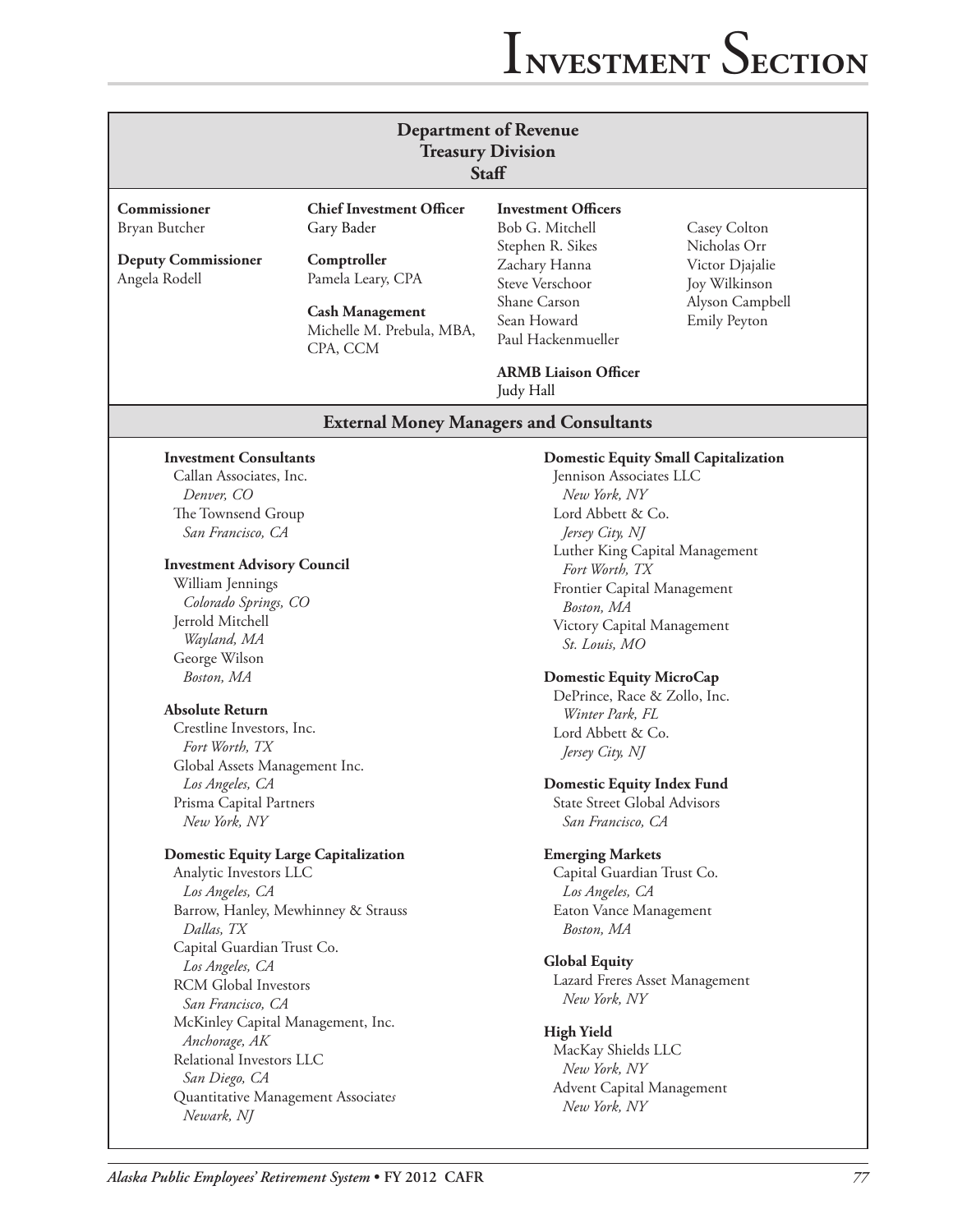#### **External Money Managers and Consultants (cont.)**

#### **International Equity – EAFE**

Brandes Investment Partners, L.P. *San Diego, CA* Capital Guardian Trust Co. *Los Angeles, CA*

#### **International Small Cap**

Mondrian Investment Partners *London, England* Schroders Investment Management NA *New York, NY*

#### **International Fixed Income**

Mondrian Investment Partners *London, England*

#### **Private Equity**

Abbott Capital Management, L.P. *New York, NY* Pathway Capital Management, LLC *Irvine, CA*

#### **Real Assets – Farmland**

Hancock Agricultural Investment Group *Boston, MA* UBS AgriVest, LLC *Hartford, CT*

#### **Real Assets – Commingled Funds**

Almanac Realty Investors *Alpharetta, GA* BlackRock Realty *San Francisco, CA* Colony Capital *Los Angeles, CA* Cornerstone Real Estate Advisers, LLC *Hartford, CT* Coventry Real Estate Fund II, LLC *New York, NY* Clarion Partners *New York, NY* J.P. Morgan Investment Management Inc. *New York, NY* Silverpeake Real Estate Partners *New York, NY* Lowe Hospitality Investment Partners, LLC *Los Angeles, CA*

Sentinel Real Estate Corporation *New York, NY* Tishman Speyer Properties *New York NY* UBS Realty Investors, LLC *Hartford, CT*

#### **Real Assets – Core Separate Accounts**

Cornerstone Real Estate Advisers, Inc. *Hartford, CT* LaSalle Investment Management *Chicago, IL* Sentinel Real Estate Corporation *New York, NY* UBS Realty Investors, LLC *San Francisco, CA*

#### **Real Assets – Timber**

Hancock Timber Resource Group *Charlotte, NC* Timberland Investment Resources LLC *Brookline, MA*

#### **Supplemental Benefits System,**

**Deferred Compensation Plan and Defined Contribution Plan** BlackRock

*San Francisco, CA* RCM *San Francisco, CA* State Street Global Advisors *Boston, MA* T. Rowe Price Investment Services *Baltimore, MD* Brandes Investment Partners *San Diego, CA* 

#### **Global Master Custodian**

State Street Bank & Trust Co. *Boston, MA*

#### **Independent Auditors** KPMG Peat Marwick, LLP *Anchorage, AK*

## **Legal Counsel**

Robert Johnson *Anchorage, AK*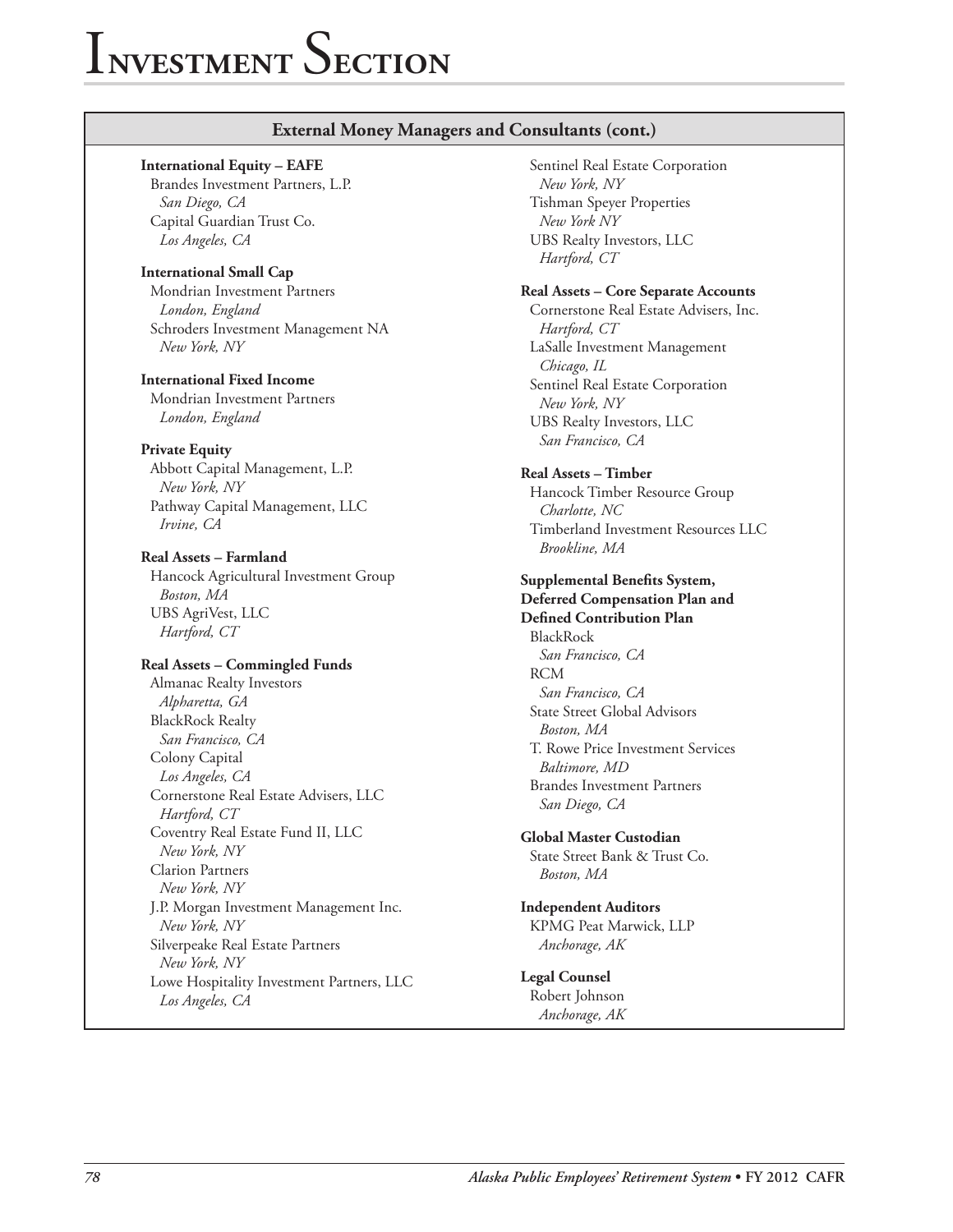## **Public Employees' Retirement System Investment Report**

### **INVESTMENTS**

The investment goals of the State of Alaska Public Employees' Retirement System (PERS) are the long term return and sustainability of the pension funds under management. Near-term market fluctuations are integrated into the overall outlook of the fund guidelines. Annually, the Alaska Retirement Management Board (ARMB) sets its asset allocation strategy in order to reflect changes in the marketplace while still retaining an optimal risk/return level within the set constraints and objectives of the ARMB.

The ARMB categorizes its investments into seven asset classes: domestic equities, global equities ex-U.S., fixed income, real assets, private equity, absolute return and cash equivalents. The performance of each asset class is compared with a benchmark comprised of one or more market indices. The performance for the total portfolio is compared with its policy portfolio, determined by calculating the weighted performance of the underlying asset class benchmarks at the portfolio's target asset allocation. The asset class benchmarks are illustrated below:

| <b>Asset Class</b>      | <b>Benchmark</b>                                                                                                                                                                                                            |
|-------------------------|-----------------------------------------------------------------------------------------------------------------------------------------------------------------------------------------------------------------------------|
| Domestic Equity         | Russell 3000 Index                                                                                                                                                                                                          |
| Global Equities Ex-U.S. | MSCI All Country World Ex-U.S. Index                                                                                                                                                                                        |
| Fixed Income            | 80% Barclays Intermediate Treasury Index, 10% Merrill<br>Lynch High Yield II Constrained Index, 7% Citigroup<br>World Gov. Bond Ex-U.S. Index, 3% JP Morgan Global<br>Bond Index - Emerging Markets Broad Diversified Index |
| Real Assets             | 60% NCREIF Property Index, 20% Barclays TIPS Index,<br>10% NCREIF Farmland Index, 10% NCREIF Timberland<br>Index                                                                                                            |
| Private Equity          | 1/3 S&P 500 Index, 1/3 Russell 2000 Index, 1/3 MSCI<br><b>EAFE</b> Index                                                                                                                                                    |
| Absolute Return         | 91 Day Treasury Bill + 5%                                                                                                                                                                                                   |
| Cash Equivalents        | 91 Day Treasury Bill                                                                                                                                                                                                        |

The target asset allocation is determined by the ARMB, utilizing capital market assumptions provided by its independent general investment consultant, Callan Associates. During the 2012 fiscal year, ARMB's target asset allocation was 27% domestic equities, 23% global equities ex-U.S., 18% fixed income, 16% real assets, 8% private equity, 6% absolute return, and 2% cash equivalents. The target asset allocation was expected to generate a return of 7.45% with a standard deviation of returns of 13.82%.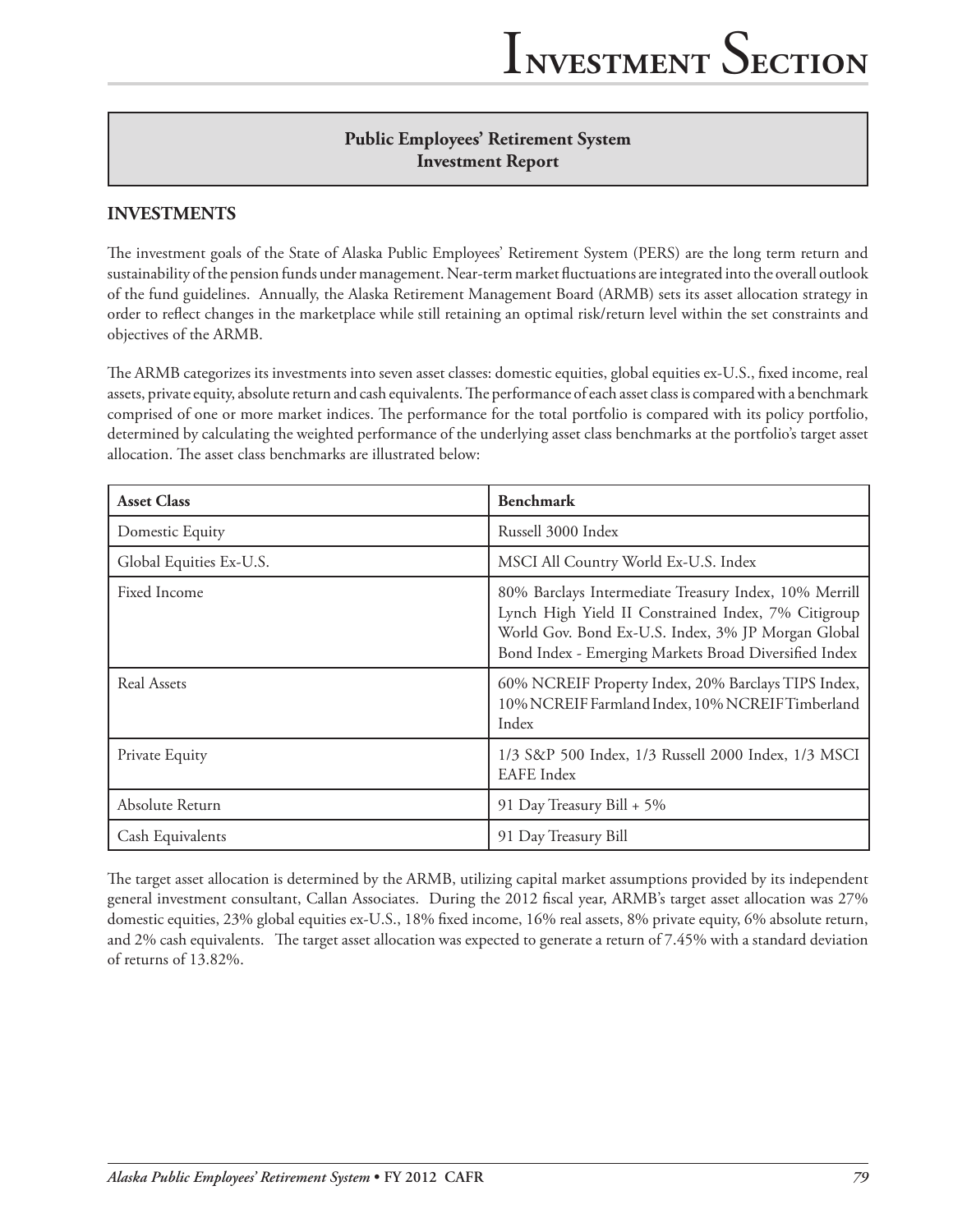| <b>Public Employees' Retirement System</b><br><b>Schedule of Investment Results</b><br><b>Fiscal Years Ended June 30</b> |                          |                     |                |                |                |                |                |
|--------------------------------------------------------------------------------------------------------------------------|--------------------------|---------------------|----------------|----------------|----------------|----------------|----------------|
|                                                                                                                          |                          |                     |                |                |                | Annualized     |                |
|                                                                                                                          | 2008                     | 2009                | 2010           | 2011           | 2012           | 3 Year         | 5 Year         |
| <b>Total Fund</b><br><b>PERS</b><br>Actuarial Earnings Rate                                                              | $(3.06\%)$<br>8.25       | $(20.49\%)$<br>8.25 | 11.39%<br>8.25 | 21.22%<br>8.00 | 0.46%<br>8.00  | 10.68%<br>8.00 | 0.86%<br>8.00  |
| <b>U.S. Common Stock Returns</b><br>PERS Domestic Equities<br>Custom Composite Index<br>S&P 500/Russell 2000 Composite   | (13.53)<br>(13.68)       | (26.72)<br>(26.56)  | 15.45<br>15.72 | 33.37<br>32.37 | 1.80<br>3.84   | 16.16<br>16.73 | (0.14)<br>0.16 |
| <b>International Stock Returns</b>                                                                                       |                          |                     |                |                |                |                |                |
| PERS International Equities                                                                                              | (7.58)                   | (29.11)             | 12.05          | 28.27          | (13.67)        | 7.45           | (4.06)         |
| Morgan Stanley Capital International<br>ACWI ex-US<br>Morgan Stanley Capital International                               |                          | (30.54)             | 10.87          | 30.27          | (14.15)        | 7.43           | (4.70)         |
| <b>EAFE</b>                                                                                                              | (10.61)                  |                     |                |                |                |                |                |
| <b>Fixed Income</b><br><b>PERS</b><br>Custom Composite Index                                                             | -<br>÷                   | 3.39<br>5.41        | 11.19<br>10.16 | 5.46<br>5.06   | 4.90<br>5.08   | 7.15<br>6.74   | 6.27<br>6.59   |
| <b>Private Equity</b>                                                                                                    |                          |                     |                |                |                |                |                |
| <b>PERS</b><br>Custom Composite Index                                                                                    | $\overline{\phantom{a}}$ | (23.67)<br>(27.19)  | 18.86<br>13.87 | 20.14<br>32.93 | 9.44<br>(3.61) | 16.05<br>13.42 | 6.19<br>(1.63) |
| <b>Absolute Return</b><br><b>PERS</b><br>3-month Treasury Bill +5%                                                       | $\overline{\phantom{a}}$ | (12.51)<br>5.95     | 6.59<br>5.16   | 5.98<br>5.16   | (2.05)<br>5.06 | 3.43<br>5.12   | (0.35)<br>5.93 |
| <b>Real Assets</b><br><b>PERS</b><br>Custom Composite Index                                                              | $\overline{\phantom{a}}$ | (21.02)<br>(10.82)  | (0.28)<br>1.17 | 15.25<br>12.66 | 10.46<br>11.41 | 8.20<br>8.29   | 0.93<br>3.88   |
| <b>Domestic Fixed-Income</b><br><b>PERS</b><br>Lehman Brothers Aggregate Index                                           | 6.58<br>7.12             |                     |                |                |                |                |                |
| <b>International Fixed-Income</b><br><b>PERS</b><br>Citigroup Non-U.S. Government                                        | 18.96<br>18.72           |                     |                |                |                |                |                |
| <b>Real Estate Equity</b><br><b>PERS</b><br><b>NCREIF</b>                                                                | 5.71<br>6.82             |                     |                |                |                |                |                |
| <b>Cash Equivalents</b><br><b>PERS</b><br>3-month Treasury Bill                                                          |                          |                     |                | 0.47<br>0.16   | 0.44<br>0.06   |                |                |

S&P 500 = Standard & Poor's Domestic Equity Stock Index

ACWI = Alll Country World Index

EAFE = Europe, Australia, and Far East Stock Index

NCREIF = National Council of Real Estate Investment Fiduciaries Index

Basis of calculation: Time-Weighed rate of return based on the market rate of return.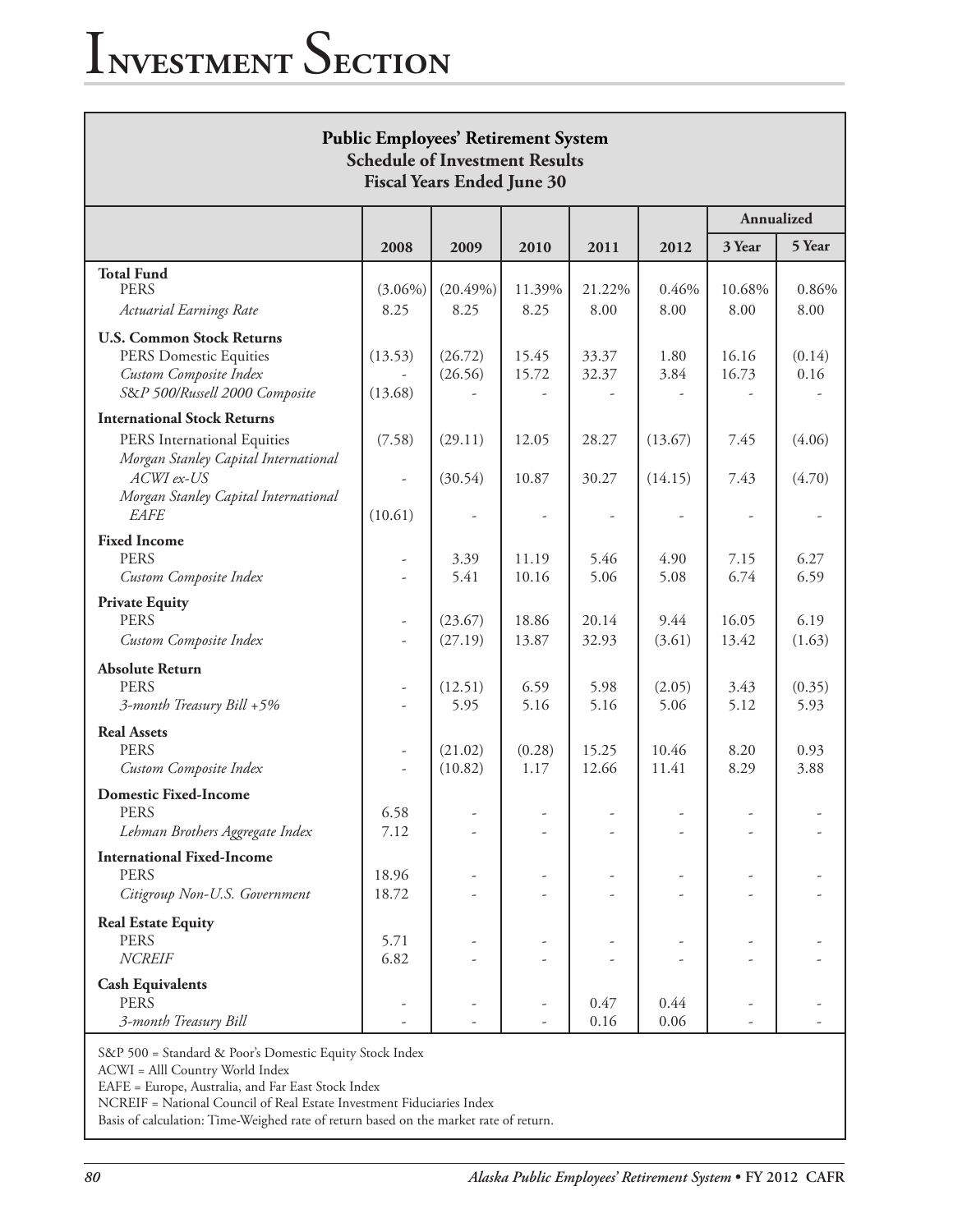### **Public Employees' Retirement System Asset Allocation June 30, 2012**

**Policy**



## **Actual — Defined Benefit Pension**

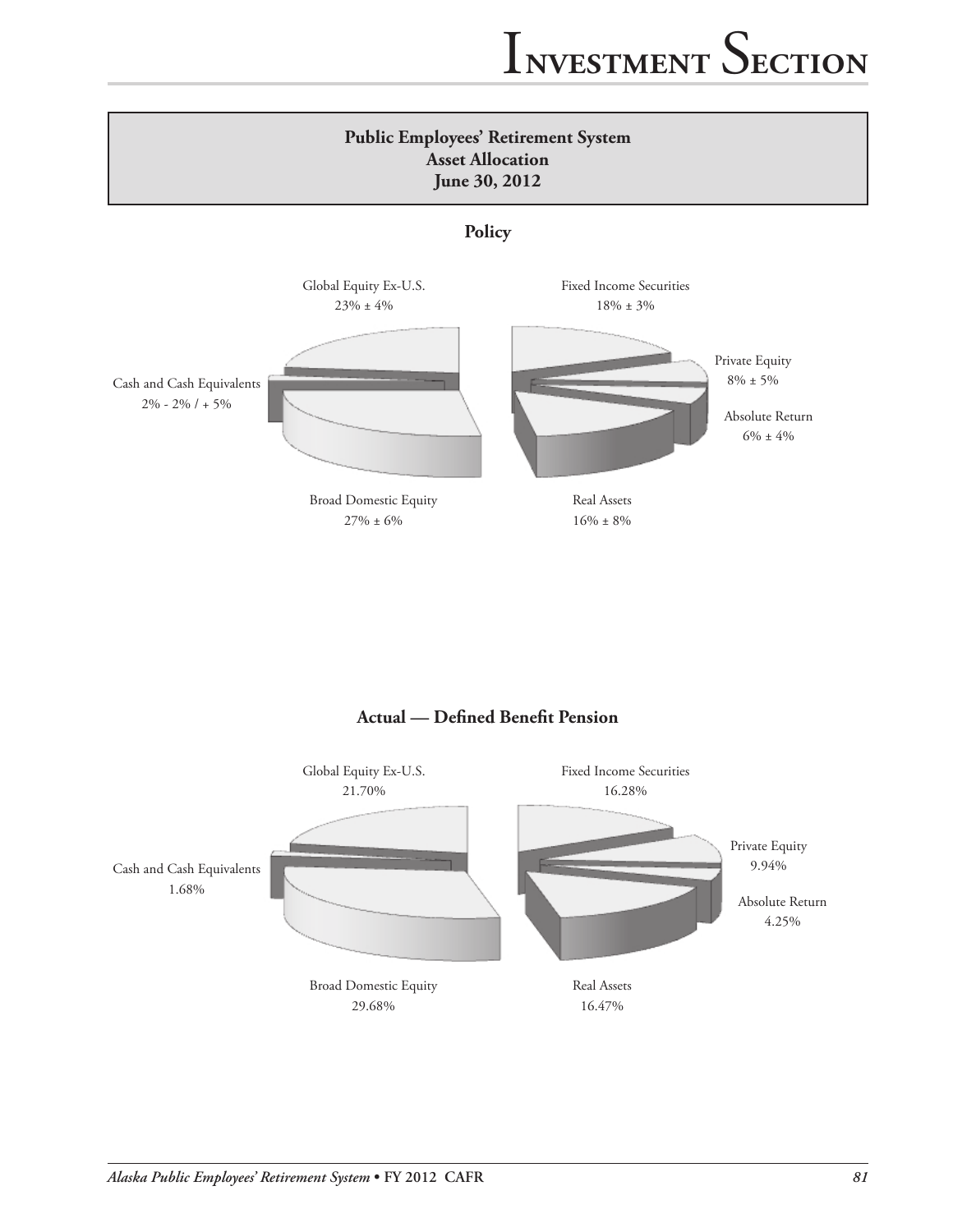

## **Actual — Defined Contribution Participant Directed**

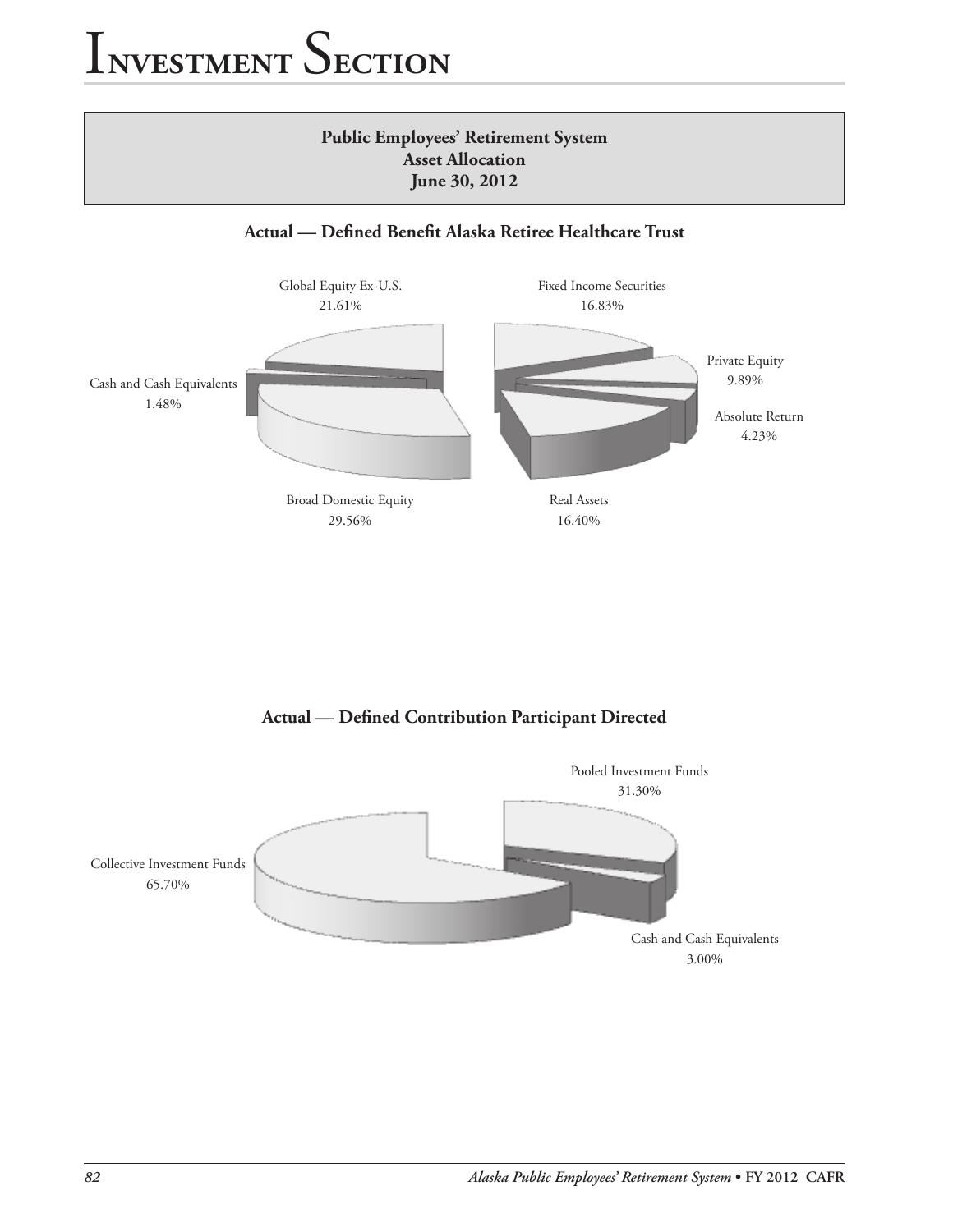# **Public Employees' Retirement System Asset Allocation June 30, 2012**

### **Actual — Defined Contribution Health Reimbursement Arrangement**



**Actual — Defined Contribution Occupational Death & Disability**

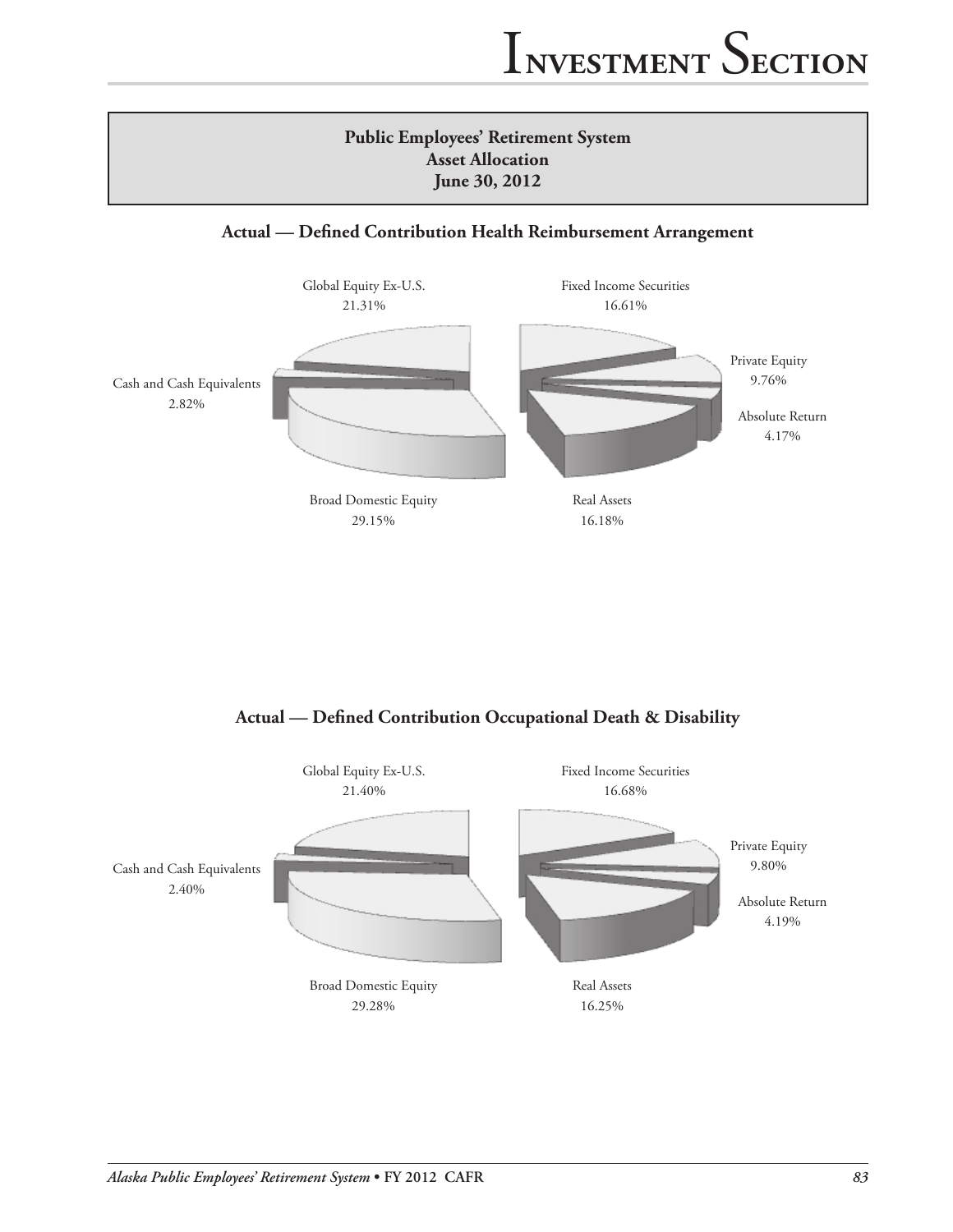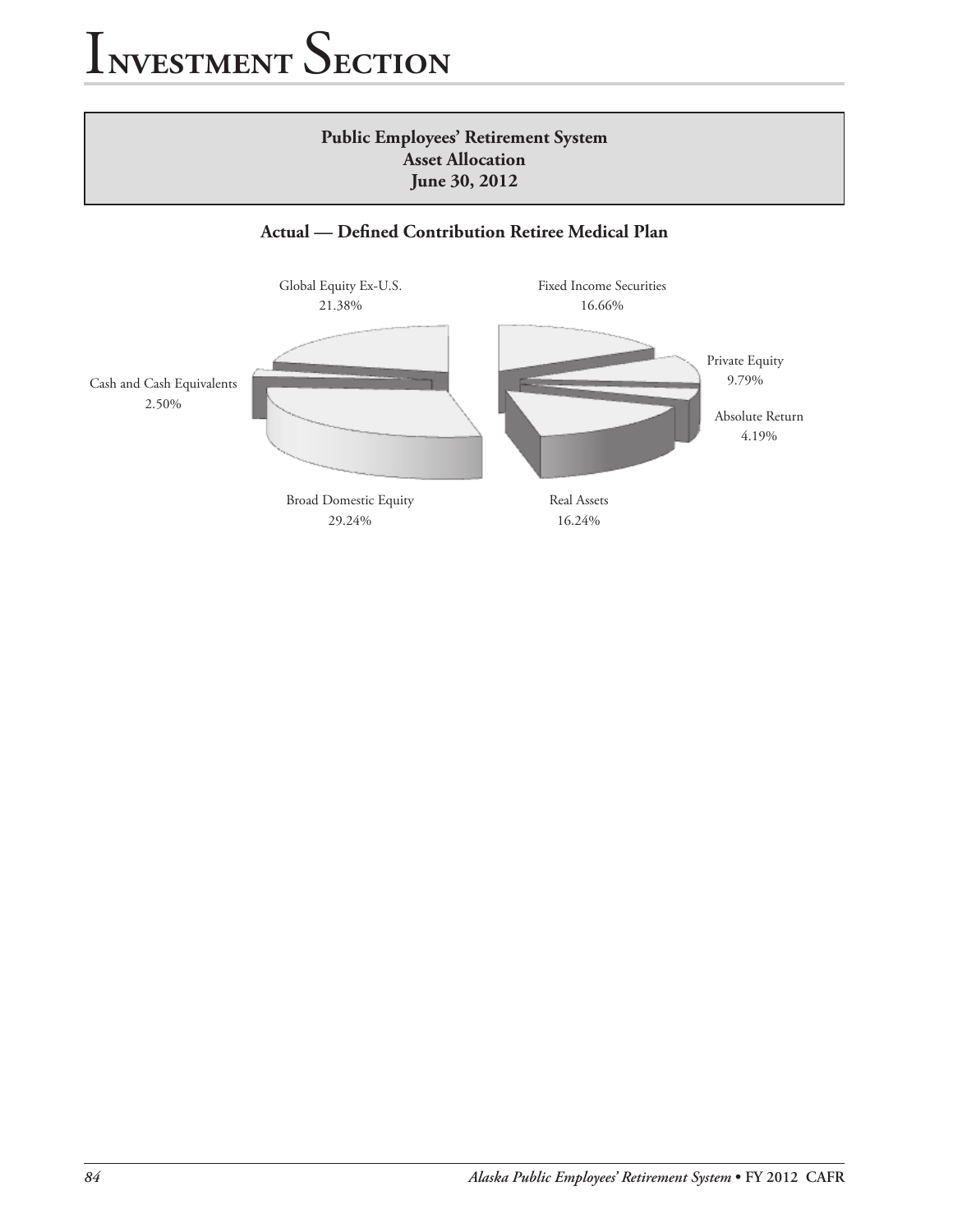## **Alaska Retirement Management Board Top Ten Holdings by Asset Type June 30, 2012**

Invested assets under the fiduciary responsibility of the Alaska Retirement Management Board (ARMB) have been commingled in various investment pools to minimize costs and maximize returns. Treasury Division has created twentytwo different mutual fund-like pools to accomplish the investment asset allocation policies of the ARMB. Using investment pools increases investment efficiency in three ways. First, combining individual funds' cash inflows and outflows to offset each other reduces the amount of cash on hand needed to support daily operations. Second, pooling investments significantly reduces accounting, budgeting, and administrative costs. Finally, the ARMB can achieve economies of scale by making available investment options that could not otherwise be practically provided for smaller retirement funds. Below are the ten largest fixed income and equity holdings.

#### **Fixed Income**

| Rank           | <b>Largest Fixed Income Holdings</b> | <b>Market Value</b> | Par Value     |
|----------------|--------------------------------------|---------------------|---------------|
|                | US Treasury 2.625% 02/29/2016        | \$203,140,821       | \$188,762,410 |
| 2              | US Treasury .875% 12/31/2016         | 96,292,742          | 95,435,351    |
| 3              | US Treasury .75% 09/15/2013          | 87,424,289          | 86,931,907    |
| $\overline{4}$ | US Treasury 1.00% 06/30/2019         | 87,200,363          | 87,845,500    |
| 5              | US Treasury 4.00% 02/15/2015         | 74,784,129          | 68,378,937    |
| 6              | US Treasury .375% 06/15/2015         | 57, 555, 357        | 57,604,862    |
| 7              | US Treasury 1.75% 05/15/2022         | 56,394,527          | 55,940,014    |
| 8              | US Treasury .375% 07/31/2013         | 53,373,423          | 53,308,866    |
| 9              | US Treasury 1.875% 02/28/2014        | 46,851,983          | 45,679,660    |
| 10             | US Treasury 2.625% 08/15/2020        | 38,508,821          | 34,990,620    |

#### **Equities**

| Rank | <b>Largest Equity Holdings</b>        | <b>Market Value</b> |
|------|---------------------------------------|---------------------|
| 1    | Apple Inc.                            | \$108,265,553       |
| 2    | Exxon Mobil Corp.                     | 68,327,434          |
| 3    | Microsoft Corp.                       | 46, 405, 362        |
| 4    | Chevron Corp.                         | 43,339,770          |
| 5    | Pfizer Inc.                           | 40,235,834          |
| 6    | General Electric Co.                  | 37, 321, 083        |
| 7    | International Business Machines Corp. | 34,009,701          |
| 8    | Google Inc.                           | 33,987,833          |
| 9    | AT&T Inc.                             | 31,295,414          |
| 10   | Wells Fargo & Co.                     | 30,995,755          |

Additional investment information may be obtained from the Department of Revenue, Treasury Division, P.O. Box 110405, Juneau, Alaska 99811-0405.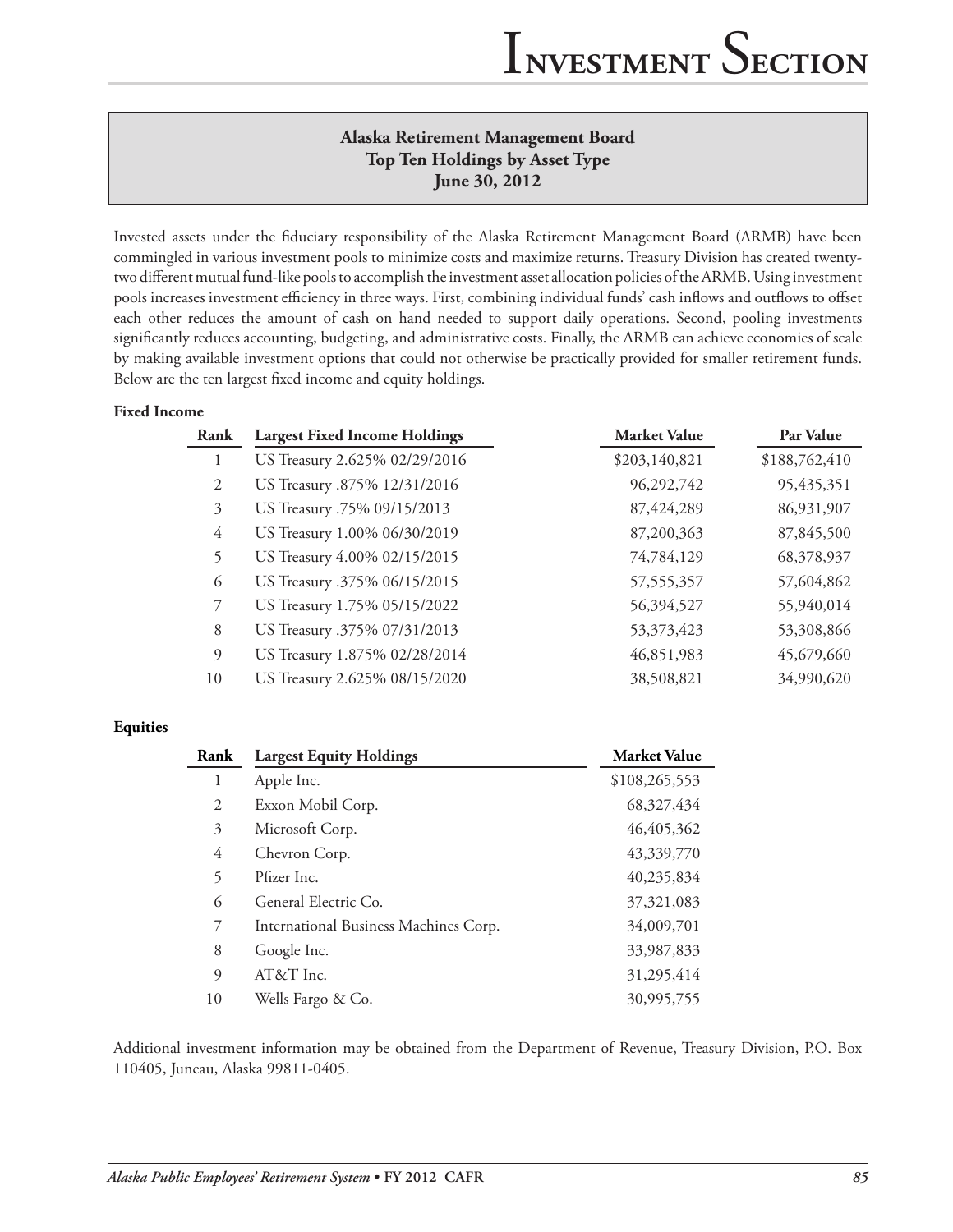### **Public Employees' Retirement System Schedule of Investment Management Fees Year Ended June 30, 2012**

|                                                             | <b>Total Fair Value</b>  | Fees               |
|-------------------------------------------------------------|--------------------------|--------------------|
| <b>International Fixed Income</b>                           |                          |                    |
| * Mondrian Investment Partners                              | \$<br>262,998,057        | \$<br>1,012,234    |
| High Yield Pool<br>* Mackay Shields, LLC                    | 309,903,327              | 1,316,789          |
|                                                             |                          |                    |
| Total High Yield<br><b>Domestic Equity Pools</b>            | 309,903,327              | 1,316,789          |
| ** Relational Investors                                     | 169,655,760              | 1,728,542          |
| * Advent Capital                                            | 79,855,194               | 463,390            |
| * Barrow, Hanley, Mewhinney & Strauss, INC                  | 171,633,042              | 857,443            |
| * Jennison Associates LLC                                   | 88,757,316               | 698,735            |
| * Lazard Asset Management                                   | 209, 434, 775            | 616,213            |
| * Lord Abbett & Co.                                         | 142,782,326              | 1,165,411          |
| * Luther King Cap. Management                               | 90,874,507               | 469,924            |
| * Victory Capital Management                                | 50,854,464               | 60,054             |
| * Frontier Capital Management                               | 79,571,782               | 425,326            |
| * McKinley Capital                                          | 229, 253, 967            | 785,397            |
| * Quantitative Management Associates                        | 100,308,080              | 350,113            |
| * SSgA Russell 1000 Growth                                  | 538,931,470              | 73,267             |
| * SSgA Russell 1000 Value                                   | 666,185,421              | 90,841             |
| * SSgA Russell 2000 Growth                                  | 8,030,319                | 10,866             |
| * SSgA Russell 2000 Value                                   | 8,506,704                | 19,754             |
| * SSgA Russell 200                                          | 276,934,578              | 36,938             |
| * SSgA Futures Large Cap                                    | 6,266,579                | 9,938              |
| * SSgA Future Small Cap                                     | 4,456,089                | 7,474              |
| * DePrince, Race & Zollo Inc.-Micro Cap                     | 51,294,612               | 575,503            |
| * Analytic Buy Write Account                                | 78,971,187               | 123,296            |
| * RCM Buy Write Account                                     | 69,809,535               | 337,738            |
| * RCM                                                       | 244,752,192              | 733,182            |
| <b>Total Domestic Equities</b>                              | 3,367,119,899            | 9,639,345          |
| <b>Private Equity Pool</b>                                  |                          |                    |
| ** BlumCapital Partners-Strategic                           | 11,131,839               | 218,435            |
| ** Warburg Pincus X                                         | 20,474,160               | 315,185            |
| ** Angelo Gordon & Co.                                      | 17,706,109               | 305,177            |
| ** Onex Partners                                            | 7,765,337                | 285,676            |
| ** Lexington Partners                                       | 24,888,280               | 572,519            |
| * Pathway Capital Management                                | 524,711,877              | 1,782,696          |
| * Abbott Capital Management                                 | 517,729,424              | 1,633,527          |
| ** Merit Capital Partners                                   | 5,429,552                | 236,578            |
| Total Private Equities                                      | 1,129,836,578            | 5,349,793          |
| <b>International Equity Pools</b>                           |                          |                    |
| * SSgA                                                      | 337,948,122              | 191,959            |
| * Brandes Investment Partners                               | 512,730,199              | 2,001,232          |
| * Capital Guardian Trust Co.                                | 396,536,917              | 1,377,365          |
| * McKinley Capital Mgmt.                                    | 210,186,103              | 1,079,106          |
| * Lazard Freres<br>* Mondrian Investment Partners           | 255,187,503              | 357,292<br>585,092 |
| * Schroder Investment Management                            | 78,292,046<br>73,363,395 | 597,908            |
|                                                             |                          |                    |
| Total International Equities<br><b>Absolute Return Pool</b> | 1,864,244,285            | 6,189,954          |
| ** Mariner Investment Group                                 | 100,015,508              | 1,137,900          |
| ** Cadogan Management LLC                                   | 65,926                   |                    |
| ** Crestline Investors Inc.                                 | 178,706,743              | 1,393,803          |
| ** Global Asset Management                                  | 101,636,242              | 855,326            |
| ** Prisma Capital Partners                                  | 102,954,893              | 873,591            |
| Total Absolute Return                                       | 483,379,312              | 4,260,620          |
|                                                             |                          |                    |

**(continued)**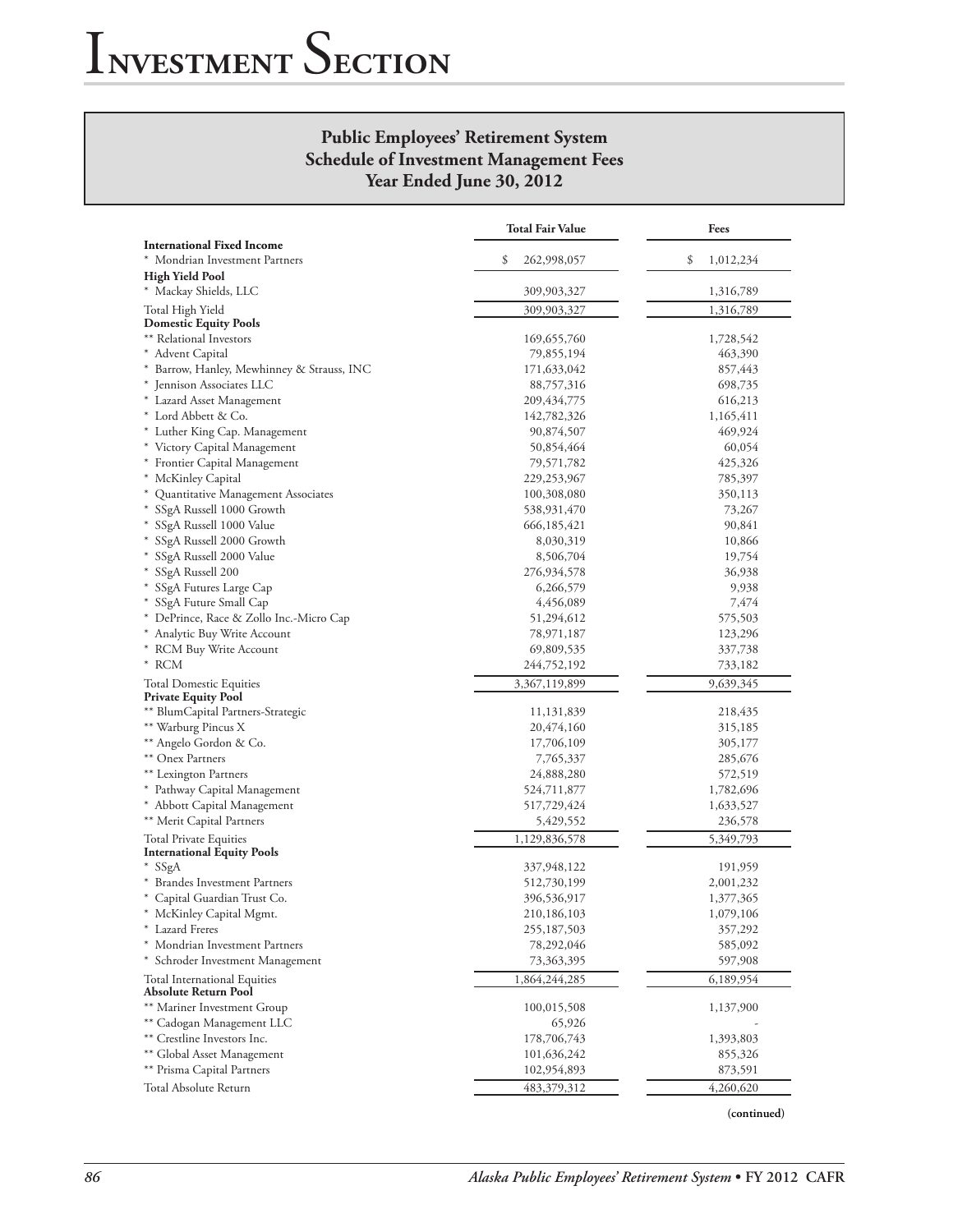### **Public Employees' Retirement System Schedule of Investment Management Fees (cont.) Year Ended June 30, 2012**

|                                                          | <b>Fair Value</b>          | Fees              |
|----------------------------------------------------------|----------------------------|-------------------|
| <b>Emerging Markets Equity Pool</b>                      |                            |                   |
| ** The Capital Group Inc.                                | \$<br>247,036,118          | \$<br>1,674,070   |
| ** Lazard Freres Asset Managers<br>** Eaton Vance        | 220,843,401<br>136,379,599 |                   |
|                                                          |                            |                   |
| <b>Total Emerging Markets</b><br><b>Real Estate Pool</b> | 604,259,118                | 1,674,070         |
| ** JPM Strategic                                         | 117,015,778                | 736,040           |
| ** UBS Consolidated                                      | 53,114,293                 | 261,805           |
| ** Cornerstone                                           | 65,559,565                 | 681,653           |
| ** Lasalle                                               | 147,346,753                | 1,052,070         |
| ** Sentinel, SA                                          | 78,873,044                 | 451,900           |
| ** UBS Separate                                          | 183,793,726                | 1,100,409         |
| ** Lowe Hospitality                                      | 3,814,457                  | 57,827            |
| ** ING Clarion                                           | 16,327,401                 | 428,344           |
| ** Silverpeak Legacy Pension Partners                    | 59,106,600                 | 849,138           |
| ** Rothschild Five Arrows                                | 45,861,041                 | 418,246           |
| ** Tishman Speyer                                        | 61,034,335                 | 772,530           |
| ** BlackRock Diamond                                     | 16,842,934                 | 40,655            |
| ** Colony Investors VIII, L.P.                           | 13,886,089                 | 453,711           |
| ** LaSalle Medical Office Fund II                        | 15,649,247                 | 244,288           |
| ** Cornerstone Apartment Venture III                     | 21,721,584                 | 263,683           |
| ** Coventry                                              | 12,410,782                 |                   |
| <b>Total Real Estate</b>                                 | 912,357,629                | 7,812,299         |
| <b>Timber Pool</b>                                       |                            |                   |
| ** Timberland INVT Resources                             | 104,343,457                | 711,853           |
| ** Hancock Natural Resource Group                        | 56,490,938                 | 464,548           |
| Total Timber Pool                                        | 160,834,395                | 1,176,401         |
| <b>Farmland Pool</b>                                     |                            |                   |
| ** Hancock Agriculture Investment Group                  | 167,228,543                | 1,272,063         |
| ** UBS Agrivest                                          | 267, 332, 240              | 1,938,881         |
| Total Farmland                                           | 434,560,783                | 3,210,944         |
| <b>Farmland Water Pool</b>                               |                            |                   |
| ** Hancock Farmland & Water                              | 4,436,187                  | 35,610            |
| ** UBS Agrivest                                          | 10,211,399                 | 81,082            |
| Total Farmland Water Pool                                | 14,647,588                 | 116,692           |
| <b>Energy Pool</b><br>** EIG Energy Fund XV              |                            |                   |
| ** EIG Energy Fund XD                                    | 18,884,961                 | 313,827           |
| ** EIG Energy Fund XIV-A                                 | 6,967,930<br>55,696,507    | 99,262<br>723,328 |
|                                                          |                            |                   |
| <b>Total Energy Pool</b><br>Custodian                    | 81,549,398                 | 1,136,417         |
| * State Street Bank                                      |                            | 661,208           |
| <b>Investment Advisory</b>                               |                            |                   |
| * Townsend Group                                         |                            | 70,656            |
| * Callan Associates                                      |                            | 74,210            |
| * Investment Advisory Council                            |                            | 20,439            |
| Total Investment Advisory                                |                            | 165,305           |
| <b>Investment Performance</b>                            |                            |                   |
| * Callan Associates                                      |                            | 185,532           |
| <b>Total External Management Fees</b>                    |                            | \$<br>43,907,603  |

\*These fees are paid through the Alaska Statewide Accounting System (AKSAS)

\*\*These fees are deducted from earnings by the fund manager and are not directly recorded in AKSAS.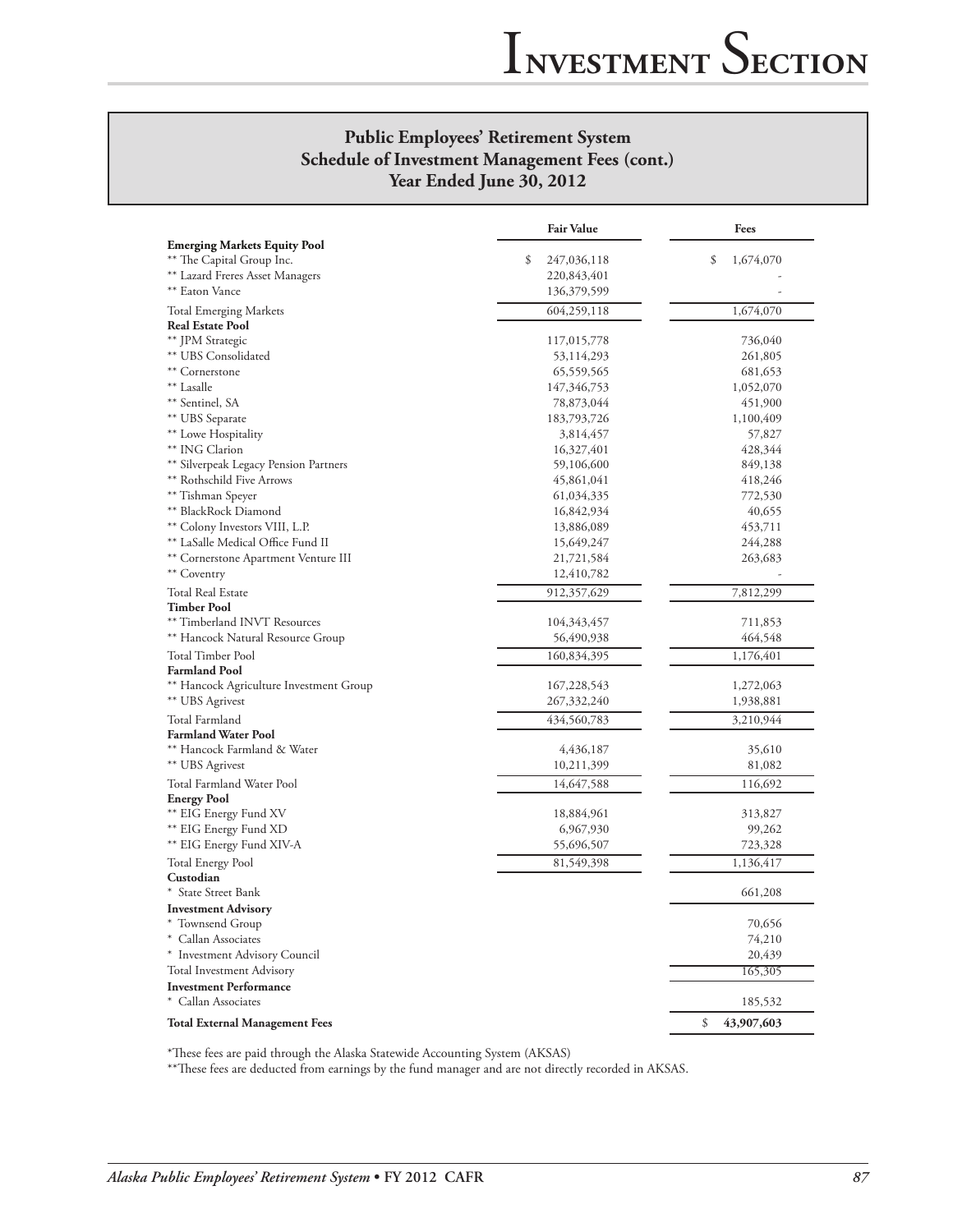|                                              | <b>Defined Benefit - Pension</b> |           |                    |               |  |
|----------------------------------------------|----------------------------------|-----------|--------------------|---------------|--|
|                                              | <b>Asset Allocation</b>          |           | <b>Fair Market</b> | % of Total    |  |
| <b>Investments (at Fair Value)</b>           | Policy                           | Range     | <b>Value</b>       | <b>Assets</b> |  |
| <b>Cash and Cash Equivalents</b>             |                                  |           |                    |               |  |
| Short-term Fixed Income Pool                 |                                  |           | \$102,740,876      |               |  |
| Total Cash and Cash Equivalents              | 2.00%                            | $0 - 7\%$ | 102,740,876        | 1.68%         |  |
| <b>Fixed Income Securities</b>               |                                  |           |                    |               |  |
| Retirement Fixed Income Pool                 |                                  |           | 7,397,471          |               |  |
| U.S. Treasury Fixed Income Pool              |                                  |           | 632,841,486        |               |  |
| High Yield Pool                              |                                  |           | 166,358,148        |               |  |
| <b>International Fixed Income Pool</b>       |                                  |           | 141,181,169        |               |  |
| <b>Emerging Debt Pool</b>                    |                                  |           | 46,553,094         |               |  |
| Total Fixed Income Securities                | 18.00%                           | 15-21%    | 994,331,368        | 16.28%        |  |
| <b>Broad Domestic Equity</b>                 |                                  |           |                    |               |  |
| Large Cap Pool                               |                                  |           | 1,445,640,025      |               |  |
| Small Cap Pool                               |                                  |           | 323,619,433        |               |  |
| Convertible Bond Pool                        |                                  |           | 42,866,819         |               |  |
| Total Broad Domestic Equity                  | 27.00%                           | 21-33%    | 1,812,126,277      | 29.68%        |  |
| Global Equity Ex-U.S.                        |                                  |           |                    |               |  |
| International Equity Pool                    |                                  |           | 919,342,703        |               |  |
| International Equity Small Cap Pool          |                                  |           | 81,410,013         |               |  |
| Emerging Markets Equity Pool                 |                                  |           | 324, 373, 718      |               |  |
| Total Global Equity Ex-U.S.                  | 23.00%                           | 19-27%    | 1,325,126,434      | 21.70%        |  |
| <b>Private Equity</b>                        |                                  |           |                    |               |  |
| Private Equity Pool                          |                                  |           | 606,498,404        |               |  |
| Total Private Equity                         | 8.00%                            | 3-13%     | 606,498,404        | 9.94%         |  |
| <b>Absolute Return</b>                       |                                  |           |                    |               |  |
| Absolute Return Pool                         |                                  |           | 259,479,841        |               |  |
| Total Absolute Return                        | 6.00%                            | $2 - 10%$ | 259,479,841        | 4.25%         |  |
| <b>Real Assets</b>                           |                                  |           |                    |               |  |
| Real Estate Pool                             |                                  |           | 489,703,250        |               |  |
| Real Estate Investment Trust Pool            |                                  |           | 70,362,640         |               |  |
| <b>Energy Pool</b>                           |                                  |           | 43,776,025         |               |  |
| Farmland Pool                                |                                  |           | 226,450,842        |               |  |
| Farmland Water Pool                          |                                  |           | 14,647,588         |               |  |
| Timber Pool                                  |                                  |           | 86,336,511         |               |  |
| Treasury Inflation Protected Securities Pool |                                  |           | 74,366,282         |               |  |
| Total Real Assets                            | 16.00%                           | $8 - 24%$ | 1,005,643,138      | 16.47%        |  |
| <b>Total Invested Assets</b>                 | 100.00%                          |           | \$6,105,946,338    | 100.00%       |  |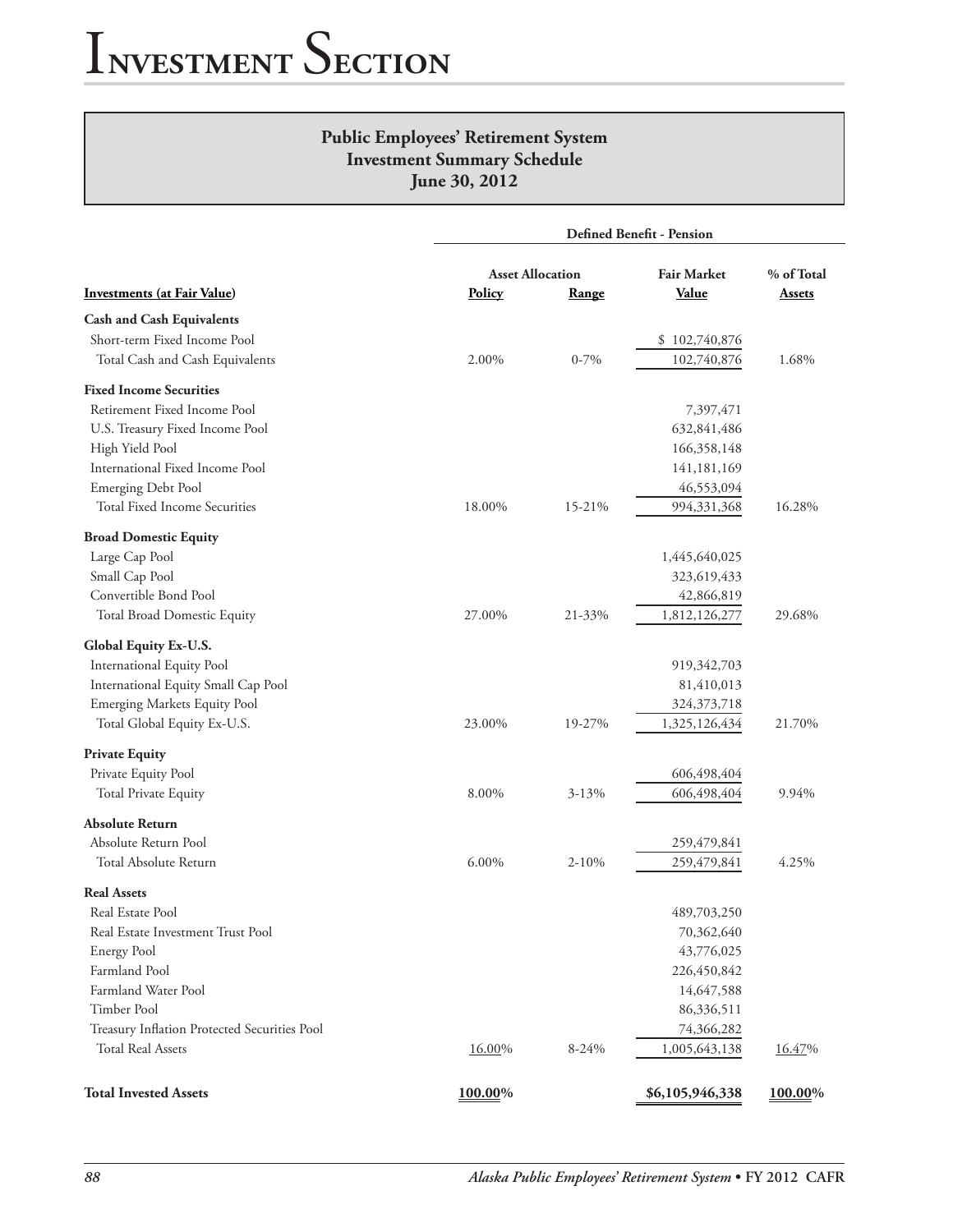|                                              | Defined Benefit - Alaska Retiree Healthcare Trust |           |                    |               |  |  |
|----------------------------------------------|---------------------------------------------------|-----------|--------------------|---------------|--|--|
|                                              | <b>Asset Allocation</b>                           |           | <b>Fair Market</b> | % of Total    |  |  |
| <b>Investments (at Fair Value)</b>           | <b>Policy</b>                                     | Range     | <b>Value</b>       | <b>Assets</b> |  |  |
| <b>Cash and Cash Equivalents</b>             |                                                   |           |                    |               |  |  |
| Short-term Fixed Income Pool                 |                                                   |           | 76,944,094<br>\$   |               |  |  |
| Total Cash and Cash Equivalents              | 2.00%                                             | $0 - 7\%$ | 76,944,094         | 1.48%         |  |  |
| <b>Fixed Income Securities</b>               |                                                   |           |                    |               |  |  |
| Retirement Fixed Income Pool                 |                                                   |           | 6,265,589          |               |  |  |
| U.S. Treasury Fixed Income Pool              |                                                   |           | 568,205,540        |               |  |  |
| High Yield Pool                              |                                                   |           | 140,902,759        |               |  |  |
| International Fixed Income Pool              |                                                   |           | 119,575,060        |               |  |  |
| <b>Emerging Debt Pool</b>                    |                                                   |           | 39,430,109         |               |  |  |
| Total Fixed Income Securities                | 18.00%                                            | 15-21%    | 874,379,057        | 16.83%        |  |  |
| <b>Broad Domestic Equity</b>                 |                                                   |           |                    |               |  |  |
| Large Cap Pool                               |                                                   |           | 1,224,406,382      |               |  |  |
| Small Cap Pool                               |                                                   |           | 274,096,861        |               |  |  |
| Convertible Bond Pool                        |                                                   |           | 36,307,488         |               |  |  |
| Total Broad Domestic Equity                  | 27.00%                                            | 21-33%    | 1,534,810,731      | 29.56%        |  |  |
| Global Equity Ex-U.S.                        |                                                   |           |                    |               |  |  |
| International Equity Pool                    |                                                   |           | 778,647,984        |               |  |  |
| International Equity Small Cap Pool          |                                                   |           | 68,952,447         |               |  |  |
| Emerging Markets Equity Pool                 |                                                   |           | 274,734,232        |               |  |  |
| Total Global Equity Ex-U.S.                  | 23.00%                                            | 19-27%    | 1,122,334,663      | 21.61%        |  |  |
| <b>Private Equity</b>                        |                                                   |           |                    |               |  |  |
| Private Equity Pool                          |                                                   |           | 513,702,885        |               |  |  |
| <b>Total Private Equity</b>                  | 8.00%                                             | $3 - 13%$ | 513,702,885        | 9.89%         |  |  |
| <b>Absolute Return</b>                       |                                                   |           |                    |               |  |  |
| Absolute Return Pool                         |                                                   |           | 219,777,476        |               |  |  |
| Total Absolute Return                        | 6.00%                                             | $2 - 10%$ | 219,777,476        | 4.23%         |  |  |
| <b>Real Assets</b>                           |                                                   |           |                    |               |  |  |
| Real Estate Pool                             |                                                   |           | 414,873,380        |               |  |  |
| Real Estate Investment Trust Pool            |                                                   |           | 59,594,182         |               |  |  |
| <b>Energy Pool</b>                           |                                                   |           | 37,077,964         |               |  |  |
| Farmland Pool                                |                                                   |           | 204,278,130        |               |  |  |
| Farmland Water Pool                          |                                                   |           |                    |               |  |  |
| Timber Pool                                  |                                                   |           | 73,126,377         |               |  |  |
| Treasury Inflation Protected Securities Pool |                                                   |           | 62,986,338         |               |  |  |
| <b>Total Real Assets</b>                     | 16.00%                                            | $8 - 24%$ | 851,936,371        | 16.40%        |  |  |
| <b>Total Invested Assets</b>                 | 100.00%                                           |           | \$5,193,885,277    | 100.00%       |  |  |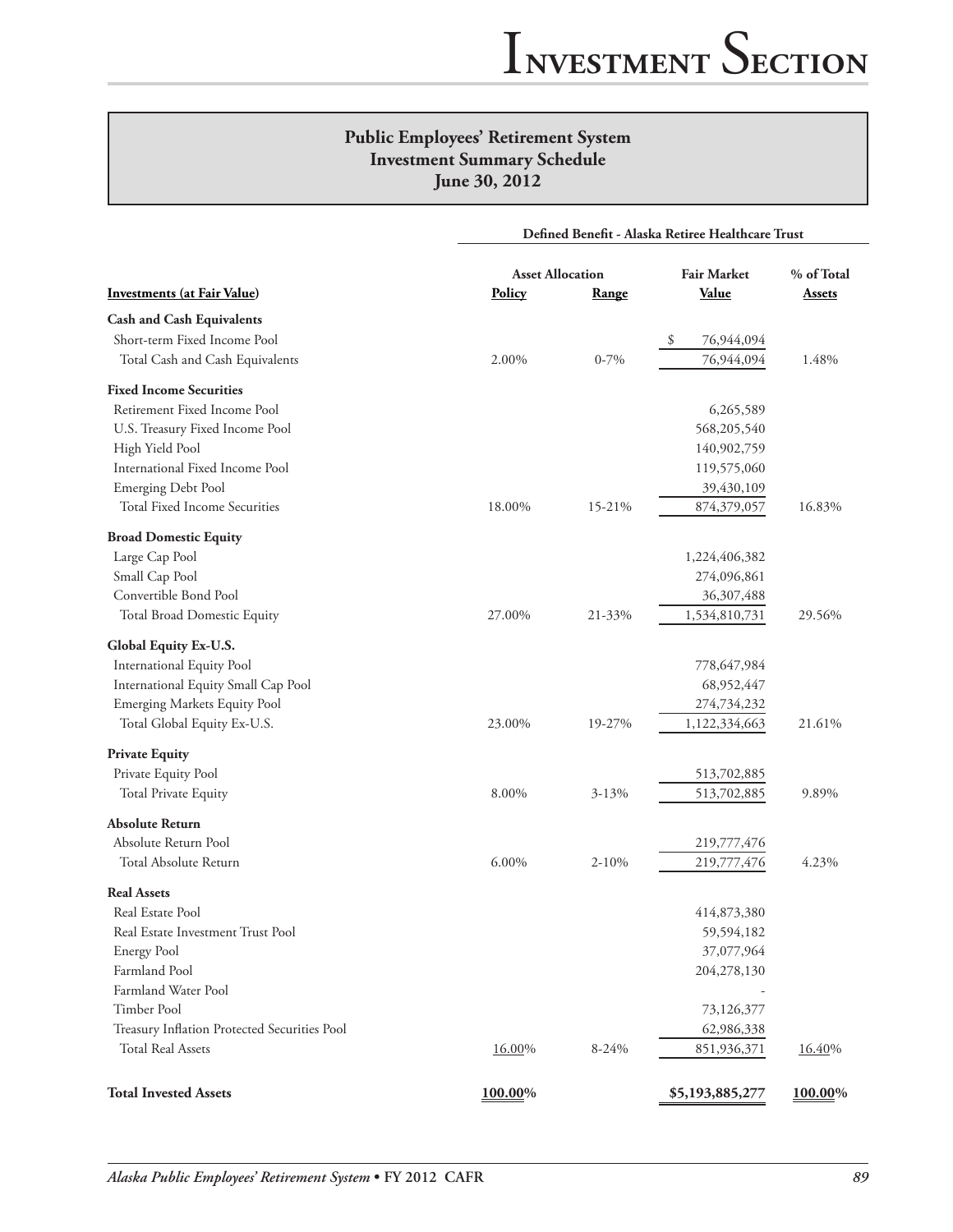|                                               | <b>Defined Contribution - Participant Directed</b> |              |                           |            |  |  |
|-----------------------------------------------|----------------------------------------------------|--------------|---------------------------|------------|--|--|
|                                               | <b>Asset Allocation</b>                            |              | <b>Fair Market</b>        | % of Total |  |  |
| <b>Investments (at Fair Value)</b>            | <b>Policy</b>                                      | <b>Range</b> | Value                     | Assets     |  |  |
| <b>Cash and Cash Equivalents</b>              |                                                    |              |                           |            |  |  |
| Short-term Fixed Income Pool                  | 100.00%                                            | $0\%$        | \$<br>7,114,878           |            |  |  |
| Total Cash and Cash Equivalents               |                                                    |              | 7,114,878                 | 3.00%      |  |  |
| Pooled Investment Funds (1)                   |                                                    |              |                           |            |  |  |
| T. Rowe Price                                 |                                                    |              |                           |            |  |  |
| Target 2010 Trust                             |                                                    |              | 672,631                   |            |  |  |
| Target 2015 Trust                             |                                                    |              | 2,610,573                 |            |  |  |
| Target 2020 Trust                             |                                                    |              | 4,785,493                 |            |  |  |
| Target 2025 Trust                             |                                                    |              | 6,459,965                 |            |  |  |
| Target 2030 Trust                             |                                                    |              | 6,654,930                 |            |  |  |
| Target 2035 Trust                             |                                                    |              | 7,109,051                 |            |  |  |
| Target 2040 Trust                             |                                                    |              | 10,141,628                |            |  |  |
| Target 2045 Trust                             |                                                    |              | 11,034,514                |            |  |  |
| Target 2050 Trust                             |                                                    |              | 12,303,582                |            |  |  |
| Target 2055 Trust                             |                                                    |              | 4,394,838                 |            |  |  |
| Alaska Balanced Fund                          |                                                    |              | 575,069                   |            |  |  |
| Long-Term Balanced Fund                       |                                                    |              | 4,659,472                 |            |  |  |
| Alaska Money Market                           |                                                    |              | 2,766,557                 |            |  |  |
| Total Pooled Investment Funds                 |                                                    |              | $\overline{74}, 168, 303$ | 31.30%     |  |  |
| <b>Collective Investment Funds (1)</b>        |                                                    |              |                           |            |  |  |
| State Street Global Advisors                  |                                                    |              |                           |            |  |  |
| Money Market Fund                             |                                                    |              | 596,032                   |            |  |  |
| S&P Stock Index Fund                          |                                                    |              | 28,638,427                |            |  |  |
| Russell 3000 Index                            |                                                    |              | 3,606,653                 |            |  |  |
| Real Estate Investment Trust Index            |                                                    |              | 4,077,406                 |            |  |  |
| World Equity Ex-U.S. Index                    |                                                    |              | 8,151,570                 |            |  |  |
| Long U.S. Treasury Bond Index                 |                                                    |              | 633,380                   |            |  |  |
| Treasury Inflation Protected Securities Index |                                                    |              | 952,788                   |            |  |  |
| World Government Bond Ex-U.S. Index           |                                                    |              | 1,445,594                 |            |  |  |
| Global Balanced Fund                          |                                                    |              | 5,580,145                 |            |  |  |
| Barclays                                      |                                                    |              |                           |            |  |  |
| Daily Government/Corporate Bond Fund          |                                                    |              | 9,751,044                 |            |  |  |
| Intermediate Bond Fund                        |                                                    |              | 366,518                   |            |  |  |
| <b>Brandes Institutional</b>                  |                                                    |              |                           |            |  |  |
| International Equity Fund                     |                                                    |              | 43,187,408                |            |  |  |
| Capital Guardian                              |                                                    |              |                           |            |  |  |
| Global Balanced Fund                          |                                                    |              |                           |            |  |  |
| <b>RCM</b>                                    |                                                    |              |                           |            |  |  |
| Socially Responsible Fund                     |                                                    |              | 11,788,271                |            |  |  |
| T. Rowe Price                                 |                                                    |              |                           |            |  |  |
| Small-Cap Fund                                |                                                    |              | 36,907,206                |            |  |  |
| <b>Total Collective Investment Funds</b>      |                                                    |              | 155,682,442               | 65.70%     |  |  |
| <b>Total Invested Assets</b>                  |                                                    |              | \$236,965,623             | 100.00%    |  |  |

(1) Pooled Investment Funds and Collective Investment Funds are participant directed and therefore are not subject to an asset allocation.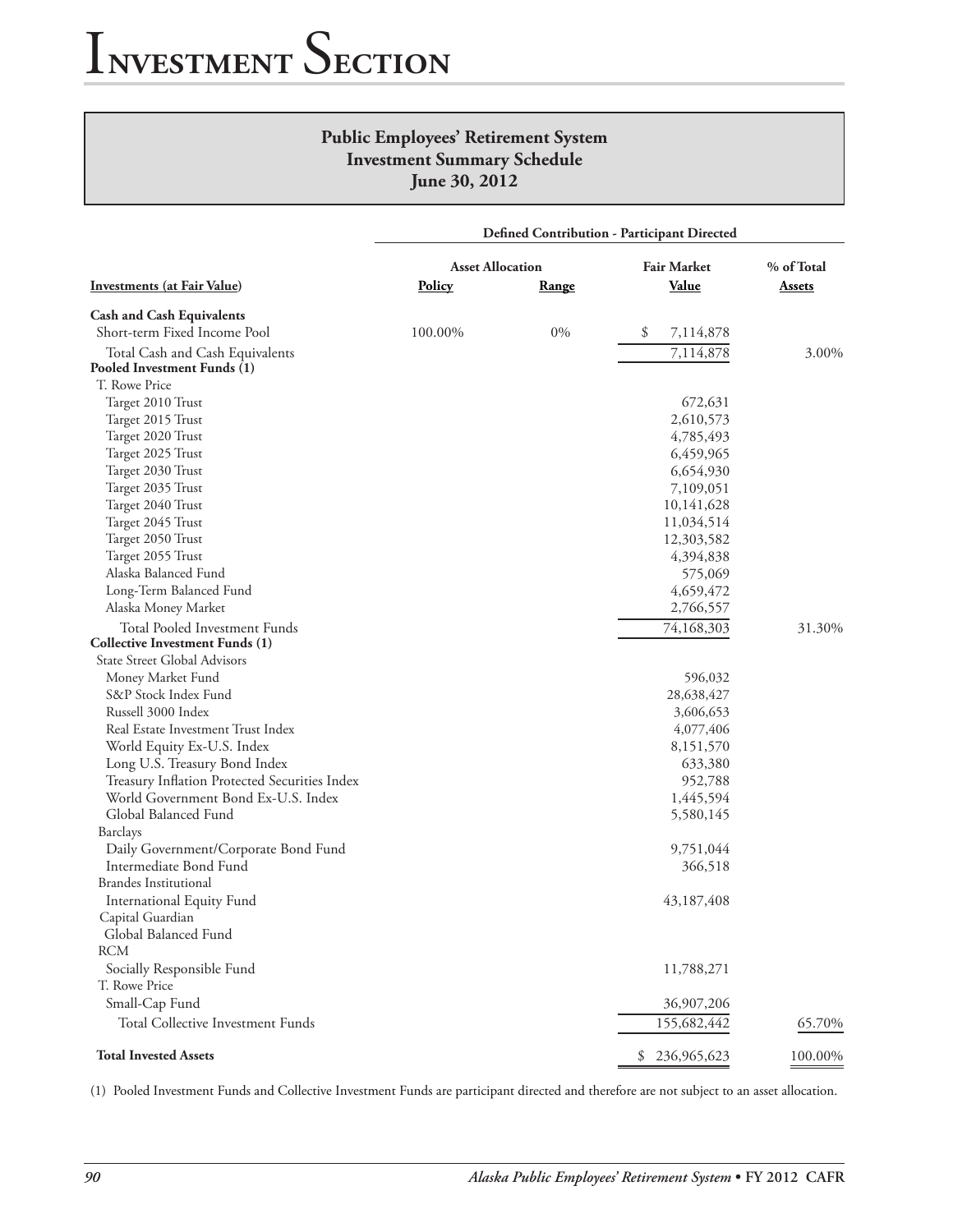|                                              | Defined Contribution - Health Reimbursement Arrangement |           |                    |               |  |  |
|----------------------------------------------|---------------------------------------------------------|-----------|--------------------|---------------|--|--|
|                                              | <b>Asset Allocation</b>                                 |           | <b>Fair Market</b> | % of Total    |  |  |
| <b>Investments (at Fair Value)</b>           | Policy                                                  | Range     | <b>Value</b>       | <b>Assets</b> |  |  |
| <b>Cash and Cash Equivalents</b>             |                                                         |           |                    |               |  |  |
| Short-term Fixed Income Pool                 |                                                         |           | \$<br>2,100,841    |               |  |  |
| Total Cash and Cash Equivalents              | 2.00%                                                   | $0 - 7\%$ | 2,100,841          | 2.82%         |  |  |
| <b>Fixed Income Securities</b>               |                                                         |           |                    |               |  |  |
| Retirement Fixed Income Pool                 |                                                         |           | 88,576             |               |  |  |
| U.S. Treasury Fixed Income Pool              |                                                         |           | 8,031,381          |               |  |  |
| High Yield Pool                              |                                                         |           | 1,991,746          |               |  |  |
| International Fixed Income Pool              |                                                         |           | 1,689,756          |               |  |  |
| <b>Emerging Debt Pool</b>                    |                                                         |           | 557,425            |               |  |  |
| Total Fixed Income Securities                | 18.00%                                                  | 15-21%    | 12,358,884         | 16.61%        |  |  |
| <b>Broad Domestic Equity</b>                 |                                                         |           |                    |               |  |  |
| Large Cap Pool                               |                                                         |           | 17,303,230         |               |  |  |
| Small Cap Pool                               |                                                         |           | 3,873,928          |               |  |  |
| Convertible Bond Pool                        |                                                         |           | 513,223            |               |  |  |
| Total Broad Domestic Equity                  | 27.00%                                                  | 21-33%    | 21,690,381         | 29.15%        |  |  |
| Global Equity Ex-U.S.                        |                                                         |           |                    |               |  |  |
| <b>International Equity Pool</b>             |                                                         |           | 11,003,212         |               |  |  |
| International Equity Small Cap Pool          |                                                         |           | 974,588            |               |  |  |
| Emerging Markets Equity Pool                 |                                                         |           | 3,882,665          |               |  |  |
| Total Global Equity Ex-U.S.                  | 23.00%                                                  | 19-27%    | 15,860,465         | 21.31%        |  |  |
| <b>Private Equity</b>                        |                                                         |           |                    |               |  |  |
| Private Equity Pool                          |                                                         |           | 7,262,781          |               |  |  |
| <b>Total Private Equity</b>                  | 8.00%                                                   | $3 - 13%$ | 7,262,781          | 9.76%         |  |  |
| <b>Absolute Return</b>                       |                                                         |           |                    |               |  |  |
| Absolute Return Pool                         |                                                         |           | 3,107,015          |               |  |  |
| Total Absolute Return                        | 6.00%                                                   | $2 - 10%$ | 3,107,015          | 4.17%         |  |  |
| <b>Real Assets</b>                           |                                                         |           |                    |               |  |  |
| Real Estate Pool                             |                                                         |           | 5,865,039          |               |  |  |
| Real Estate Investment Trust Pool            |                                                         |           | 842,108            |               |  |  |
| <b>Energy Pool</b>                           |                                                         |           | 524,174            |               |  |  |
| Farmland Pool                                |                                                         |           | 2,888,316          |               |  |  |
| Farmland Water Pool                          |                                                         |           |                    |               |  |  |
| Timber Pool                                  |                                                         |           | 1,033,795          |               |  |  |
| Treasury Inflation Protected Securities Pool |                                                         |           | 890,234            |               |  |  |
| Total Real Assets                            | 16.00%                                                  | $8 - 24%$ | 12,043,666         | 16.18%        |  |  |
| <b>Total Invested Assets</b>                 | 100.00%                                                 |           | \$74,424,033       | 100.00%       |  |  |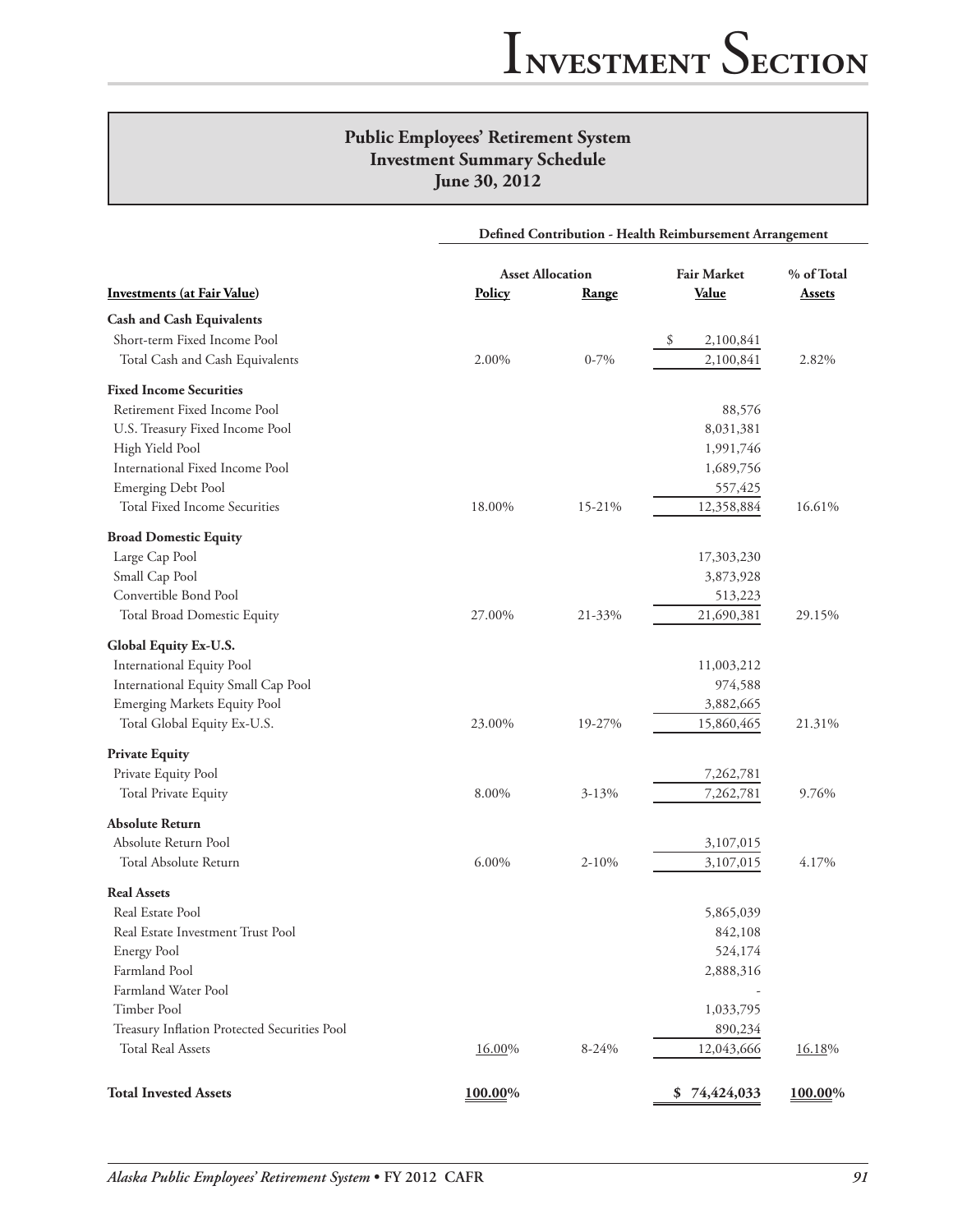|                                              | Defined Contribution - Occupational Dealth & Disability |              |                    |               |  |  |
|----------------------------------------------|---------------------------------------------------------|--------------|--------------------|---------------|--|--|
|                                              | <b>Asset Allocation</b>                                 |              | <b>Fair Market</b> | % of Total    |  |  |
| <b>Investments (at Fair Value)</b>           | Policy                                                  | <b>Range</b> | <b>Value</b>       | <b>Assets</b> |  |  |
| <b>Cash and Cash Equivalents</b>             |                                                         |              |                    |               |  |  |
| Short-term Fixed Income Pool                 |                                                         |              | \$<br>213,387      |               |  |  |
| Total Cash and Cash Equivalents              | 2.00%                                                   | $0 - 7\%$    | 213,387            | 2.40%         |  |  |
| <b>Fixed Income Securities</b>               |                                                         |              |                    |               |  |  |
| Retirement Fixed Income Pool                 |                                                         |              | 10,621             |               |  |  |
| U.S. Treasury Fixed Income Pool              |                                                         |              | 963,117            |               |  |  |
| High Yield Pool                              |                                                         |              | 238,843            |               |  |  |
| <b>International Fixed Income Pool</b>       |                                                         |              | 202,649            |               |  |  |
| <b>Emerging Debt Pool</b>                    |                                                         |              | 66,842             |               |  |  |
| Total Fixed Income Securities                | 18.00%                                                  | 15-21%       | 1,482,072          | 16.68%        |  |  |
| <b>Broad Domestic Equity</b>                 |                                                         |              |                    |               |  |  |
| Large Cap Pool                               |                                                         |              | 2,075,121          |               |  |  |
| Small Cap Pool                               |                                                         |              | 464,572            |               |  |  |
| Convertible Bond Pool                        |                                                         |              | 61,545             |               |  |  |
| Total Broad Domestic Equity                  | 27.00%                                                  | 21-33%       | 2,601,238          | 29.28%        |  |  |
| Global Equity Ex-U.S.                        |                                                         |              |                    |               |  |  |
| <b>International Equity Pool</b>             |                                                         |              | 1,319,606          |               |  |  |
| International Equity Small Cap Pool          |                                                         |              | 116,872            |               |  |  |
| Emerging Markets Equity Pool                 |                                                         |              | 465,632            |               |  |  |
| Total Global Equity Ex-U.S.                  | 23.00%                                                  | 19-27%       | 1,902,110          | 21.40%        |  |  |
| <b>Private Equity</b>                        |                                                         |              |                    |               |  |  |
| Private Equity Pool                          |                                                         |              | 870,871            |               |  |  |
| Total Private Equity                         | 8.00%                                                   | 3-13%        | 870,871            | 9.80%         |  |  |
| <b>Absolute Return</b>                       |                                                         |              |                    |               |  |  |
| Absolute Return Pool                         |                                                         |              | 372,567            |               |  |  |
| Total Absolute Return                        | 6.00%                                                   | $2 - 10%$    | 372,567            | 4.19%         |  |  |
| <b>Real Assets</b>                           |                                                         |              |                    |               |  |  |
| Real Estate Pool                             |                                                         |              | 703,289            |               |  |  |
| Real Estate Investment Trust Pool            |                                                         |              | 100,995            |               |  |  |
| <b>Energy Pool</b>                           |                                                         |              | 62,856             |               |  |  |
| Farmland Pool                                |                                                         |              | 346,326            |               |  |  |
| Farmland Water Pool                          |                                                         |              |                    |               |  |  |
| Timber Pool                                  |                                                         |              | 123,962            |               |  |  |
| Treasury Inflation Protected Securities Pool |                                                         |              | 106,757            |               |  |  |
| <b>Total Real Assets</b>                     | 16.00%                                                  | $8-24%$      | 1,444,185          | 16.25%        |  |  |
| <b>Total Invested Assets</b>                 | 100.00%                                                 |              | \$8,886,430        | 100.00%       |  |  |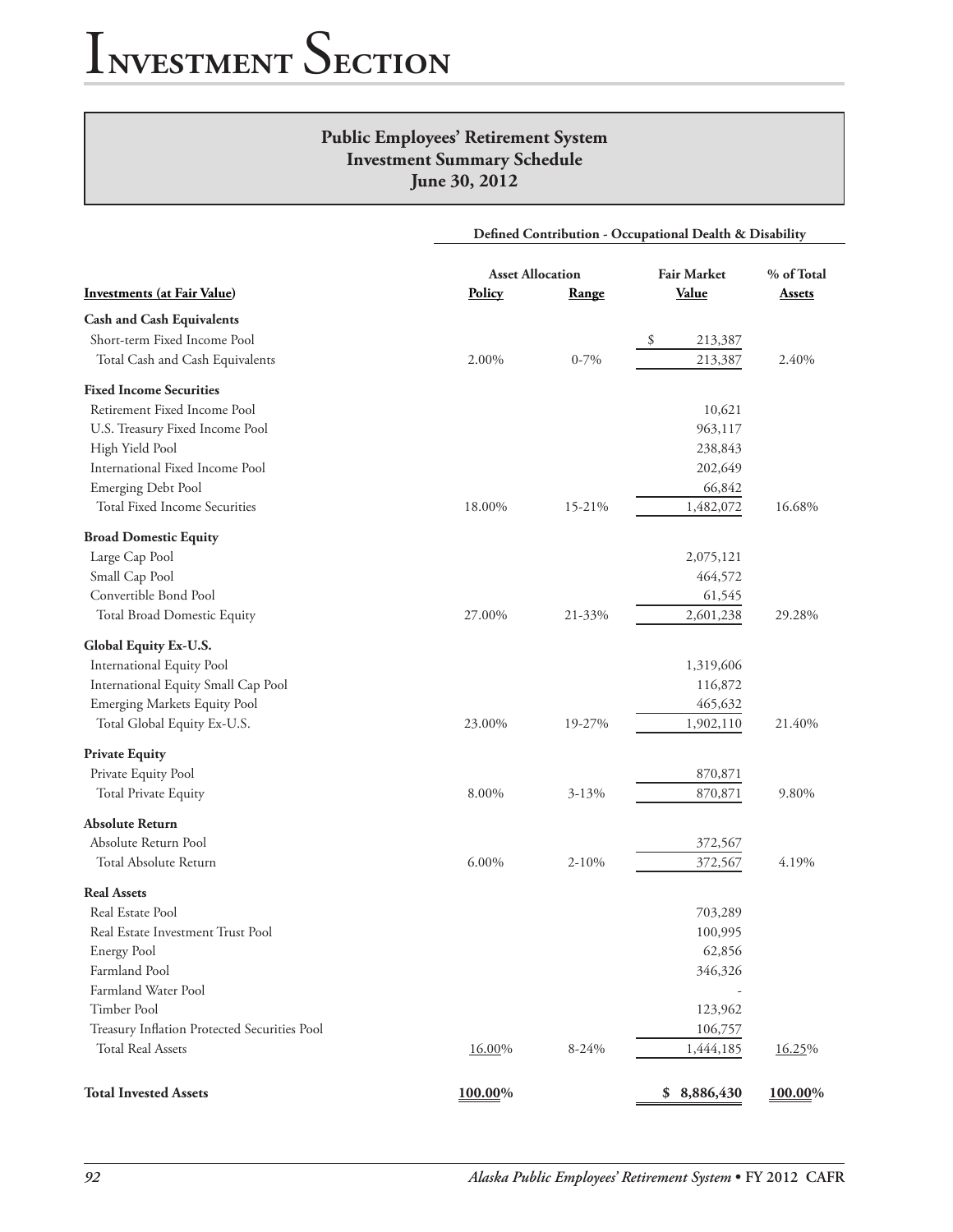|                                              | Defined Contribution - Retiree Medical Plan |           |                    |               |  |
|----------------------------------------------|---------------------------------------------|-----------|--------------------|---------------|--|
| <b>Investments (at Fair Value)</b>           | <b>Asset Allocation</b>                     |           | <b>Fair Market</b> | % of Total    |  |
|                                              | <b>Policy</b>                               | Range     | <b>Value</b>       | <b>Assets</b> |  |
| <b>Cash and Cash Equivalents</b>             |                                             |           |                    |               |  |
| Short-term Fixed Income Pool                 |                                             |           | 383,278<br>\$      |               |  |
| Total Cash and Cash Equivalents              | 2.00%                                       | $0 - 7\%$ | 383,278            | 2.50%         |  |
| <b>Fixed Income Securities</b>               |                                             |           |                    |               |  |
| Retirement Fixed Income Pool                 |                                             |           | 18,315             |               |  |
| U.S. Treasury Fixed Income Pool              |                                             |           | 1,660,680          |               |  |
| High Yield Pool                              |                                             |           | 411,831            |               |  |
| International Fixed Income Pool              |                                             |           | 349,422            |               |  |
| <b>Emerging Debt Pool</b>                    |                                             |           | 115,254            |               |  |
| Total Fixed Income Securities                | 18.00%                                      | 15-21%    | 2,555,502          | 16.66%        |  |
| <b>Broad Domestic Equity</b>                 |                                             |           |                    |               |  |
| Large Cap Pool                               |                                             |           | 3,578,050          |               |  |
| Small Cap Pool                               |                                             |           | 801,046            |               |  |
| Convertible Bond Pool                        |                                             |           | 106,119            |               |  |
| Total Broad Domestic Equity                  | 27.00%                                      | 21-33%    | 4,485,215          | 29.24%        |  |
| Global Equity Ex-U.S.                        |                                             |           |                    |               |  |
| International Equity Pool                    |                                             |           | 2,275,339          |               |  |
| International Equity Small Cap Pool          |                                             |           | 201,521            |               |  |
| Emerging Markets Equity Pool                 |                                             |           | 802,870            |               |  |
| Total Global Equity Ex-U.S.                  | 23.00%                                      | 19-27%    | 3,279,730          | 21.38%        |  |
| <b>Private Equity</b>                        |                                             |           |                    |               |  |
| Private Equity Pool                          |                                             |           | 1,501,637          |               |  |
| <b>Total Private Equity</b>                  | 8.00%                                       | $3 - 13%$ | 1,501,637          | 9.79%         |  |
| <b>Absolute Return</b>                       |                                             |           |                    |               |  |
| Absolute Return Pool                         |                                             |           | 642,413            |               |  |
| Total Absolute Return                        | 6.00%                                       | $2 - 10%$ | 642,413            | 4.19%         |  |
| <b>Real Assets</b>                           |                                             |           |                    |               |  |
| Real Estate Pool                             |                                             |           | 1,212,673          |               |  |
| Real Estate Investment Trust Pool            |                                             |           | 174,140            |               |  |
| <b>Energy Pool</b>                           |                                             |           | 108,379            |               |  |
| Farmland Pool                                |                                             |           | 597,168            |               |  |
| Farmland Water Pool                          |                                             |           |                    |               |  |
| Timber Pool                                  |                                             |           | 213,750            |               |  |
| Treasury Inflation Protected Securities Pool |                                             |           | 184,080            |               |  |
| <b>Total Real Assets</b>                     | 16.00%                                      | $8 - 24%$ | 2,490,190          | 16.24%        |  |
|                                              |                                             |           |                    |               |  |
| <b>Total Invested Assets</b>                 | 100.00%                                     |           | \$15,337,965       | 100.00%       |  |